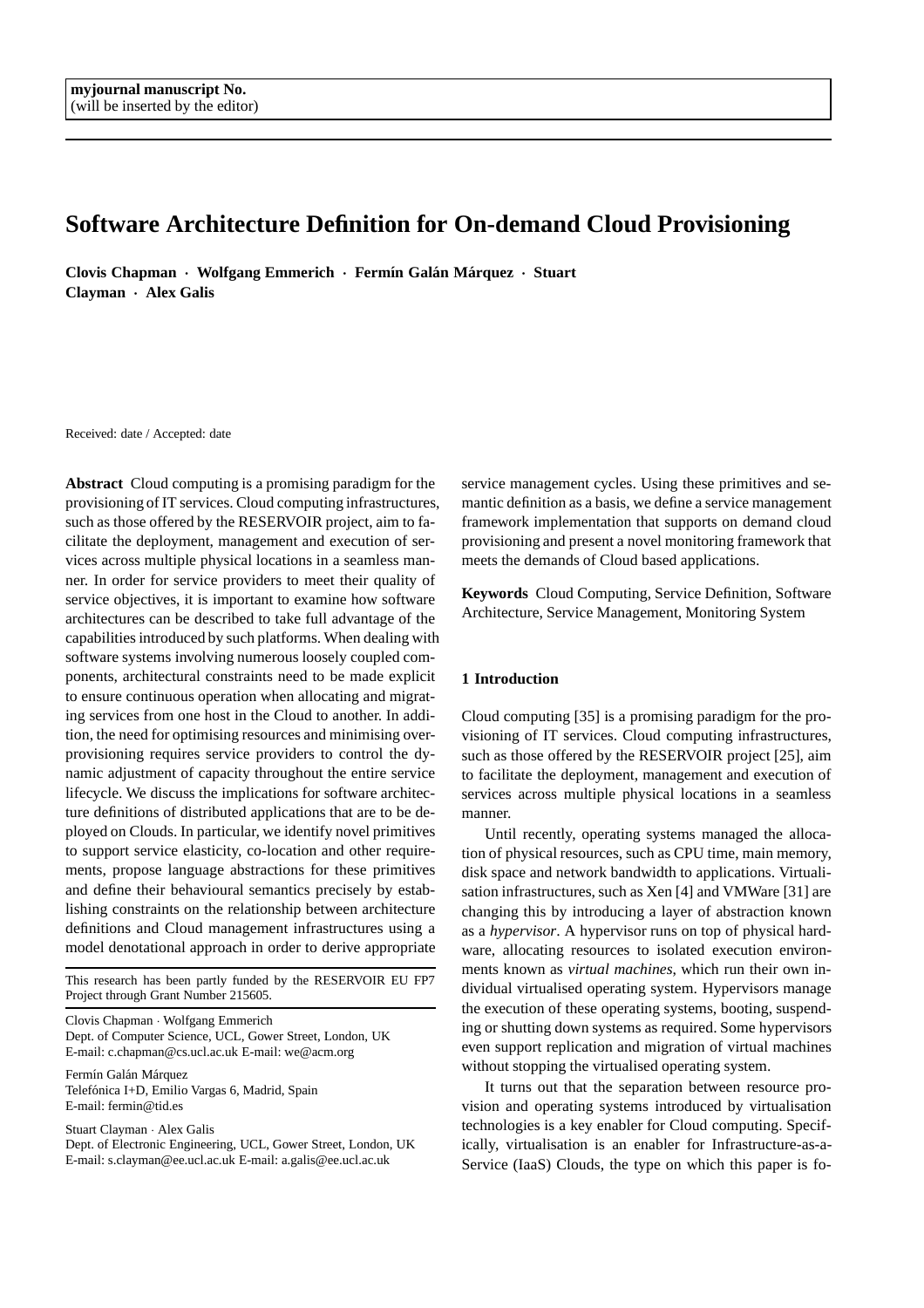cused. For a description of the different types of Cloud computing see [35].

Compute Clouds provide the ability to lease computational resources at short notice, on either a subscription or pay-per-use model and without the need for any capital expenditure into hardware. A further advantage is that the unit cost of operating a server in a large server farm is lower than in small data centres. Examples of compute Clouds are Amazon's Elastic Compute Cloud (EC2) [1] or IBM's Blue Cloud [15]. Organisations wishing to use computational resources provided by these Clouds supply virtual machine images that are then executed by the hypervisors running in the Cloud, which allocate physical resources to virtualised operating systems and control their execution.

With an increasing number of providers seeking to migrate services to the Cloud in order to save on deployment costs, cater for rapid growth or generally relieve themselves from the responsibility of provisioning the infrastructural resources needed to support the service, whether related to power, bandwidth, software or hardware [3], there is a crucial need to ensure that a same service quality can be retained when relying upon Clouds while generally delivering on the promise of lowering costs by minimising overprovisioning through efficient upscaling and downscaling of services.

In this paper we review the implications of the emergence of virtualisation and compute Clouds for software engineers in general and software architects in particular. We find that software architectures need to be described differently if they are to be deployed into a Cloud. The reason is that scalability, availability, reliability, ease of deployment and total cost of ownership are quality attributes that need to be achieved by a software architecture and these are critically dependent upon how hardware resources are provided. Virtualisation in general and compute Clouds in particular provide a wealth of new primitives that software architects can exploit to improve the way their architectures deliver these quality attributes.

The principal contribution of this paper is a discussion of architecture definition for distributed applications that are to be deployed on compute Clouds. The key insight is that the architecture description needs to be reified at run-time so that it can be used by the Cloud computing infrastructure in order to implement, monitor and preserve architectural quality goals. This requires several advances over the state of the art in software architecture. Architectural constraints need to be made explicit so that the Cloud infrastructure can obey these when it allocates, replicates, migrates and deactivates virtual machines that host components of the architecture. The architecture also needs to describe how and when it responds to load variations and faults; we propose the concept of elasticity rules for architecture definitions so that the Cloud computing infrastructure can replicate components and provide additional resources as demand grows or components become unavailable. Finally, there must be an understanding of how a management cycle for a service deployed on a Cloud can be derived from a description of these constraints and we demonstrate how this can be achieved using a *model driven approach*.

As such the overall contributions of the paper are as follows: we identify a list of requirements and constraints that a provider must describe when deploying and hosting a multicomponent application on a Cloud. We present a language for the description of such requirements that builds on existing standards and introduces new abstractions such as the ability to specify on demand scaling. We define an architecture for a Cloud infrastructure to support these abstractions and specify clear behavioural semantics for our language with respect to this architecture using a model denotational approach. We then describe the overall implementation of the service lifecycle management process, with particular focus on service management components and the monitoring infrastructure which will address the scaling requirements and physical distribution of application services. Finally we evaluate our language primitives experimentally with a distributed computational chemistry application.

This paper is an enhancement and extension to work previously presented [5] and is structured as follows: In Section 2, we present the background to this research and in particular the primitives that are now provided by modern virtualisation and Cloud computing technologies in general and the infrastructure developed by the RESERVOIR project in particular. We then use a motivating example in Section 3 to argue why architecture definition for Cloud computing differs from more conventional deployments. In Section 4, we describe our novel abstractions, such as co-location constraints and elasticity rules for describing architectures that are to be deployed in a Cloud. Section 5 presents the main components of the architecture which manage the lifecycle of services within a cloud, namely the Service Manager and the Monitoring Framework. In Section 6 we describe the experimental evaluation of our approach by means of a computational chemistry application that we have deployed in a computational Cloud. We discuss related work and present conclusions in Sections 7 and 8.

## **2 Background**

The *Resources and Services Virtualization without Barriers* (RESERVOIR) project is a European Seventh Framework Programme (FP7) project which aims to promote through standardisation an open architecture for federated Cloud computing. It defines an open framework of modular components and APIs that enable a wide range of configurations within the Cloud space, focusing on Infrastructure as a Service (IaaS) Clouds [35].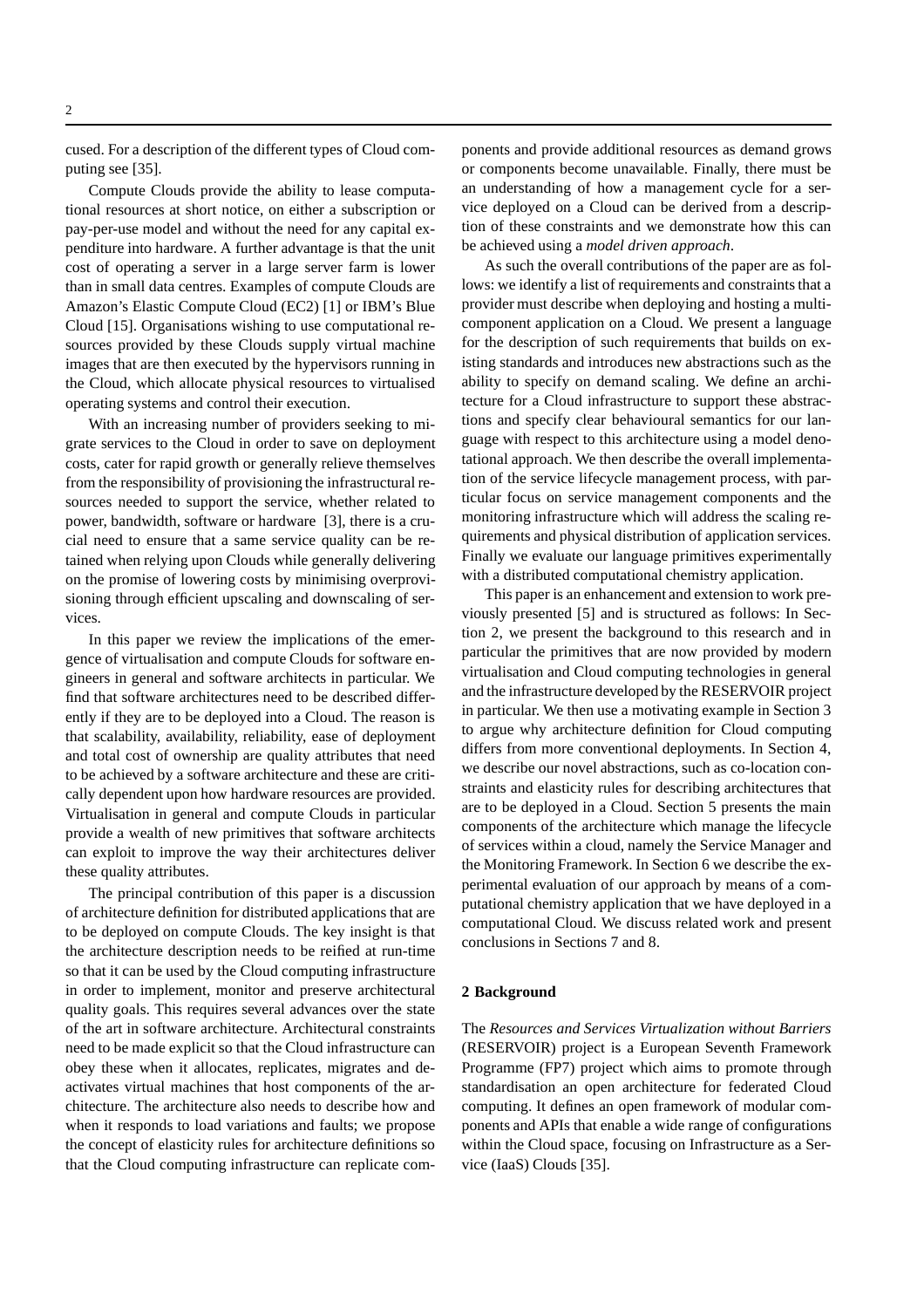

**Fig. 1** RESERVOIR Architecture

The RESERVOIR architecture [25] aims to satisfy the vision of service oriented computing by distinguishing and addressing the needs of *Service Providers*, who understand the operation of particular businesses and offer suitable *Service* applications, and *Infrastructure Providers*, who lease computational resources in the form of a Cloud computing infrastructure. This infrastructure provides the mechanisms to deploy and manage self contained services, consisting of a set of software components, on behalf of a service provider.

The Cloud computing abstractions supported by this infrastructure and the architecture we have used to implement these abstractions are described in detail in [26]. The architecture is shown in Figure 1.

RESERVOIR builds upon generally available virtualisation products and hypervisors. The lowest layer of the RESERVOIR architecture is the *Virtual Execution Environment Host* (VEEH). It provides plugins for different hypervisors and enables the upper layers of the architecture to interact with heterogeneous virtualisation products. The layer above is the *Virtual Execution Environment Manager* (VEEM), which implements the key abstractions needed for Cloud computing. A VEEM controls the activation of virtualised operating systems, migration, replication and deactivation. A VEEM typically controls multiple VEEHs within one site. The key differentiator from other Cloud computing infrastructure is RESERVOIR's ability to federate across different sites, which might be implementing different virtualisation products. This is achieved by cross-site interactions between multiple different VEEMs operating on behalf of different Cloud computing providers. This supports replication of virtual machines to other locations for example for business continuity purposes. The highest level of abstraction in the RESERVOIR architecture is the *Service Manager*. While the VEEM allocates services according to a given placement policy, it is the Service Manager that interfaces with the Service Provider and ensures that requirements (e.g. resource allocation requested) are correctly enforced. The Service Manager also performs other service management tasks, such as accounting and billing of service usage.

An implementation of the VEEM layer, OpenNebula, which we have used in our experimental evaluation described below is publicly available from [24]. It provides the ability to interact with hypervisors such as Xen [4] or VMWare [31] via appropriate plugins and is included from release 9.04 in the Ubuntu Linux distribution.

# **3 Motivation**

How is a software development project now going to use Cloud computing infrastructures, such as the one provided by RESERVOIR. We aim to answer this question and then derive the main research questions for this paper using a running example, an enterprise resource planning system, such as those provided by SAP [27]. A high-level architecture of an SAP system is illustrated in Figure 2. SAP ERP systems have a multi-tiered software architecture with a relational database layer. On top of the database is an application layer that has a *Central Instance*, which provides a number of centralised services, such as synchronisation, registration and spooling capabilities, and generally serves as a database gateway. Moreover SAP applications have a number of *Dialog Instances*, which are application servers responsible for handling business logic and generating HTTPbased dialogues that are shown in a browser. A *Web Dispatcher* may be used to balance workloads between multiple dialog instances. To date SAP systems are hosted in substantial data centres, but organisations (playing the role of Service Provider) in the future might wish to deploy it in a compute Cloud in order to avoid the significant capital investment associated with the construction of a data centre.



**Fig. 2** SAP Three-Tiered Architecture

If the SAP system is handed over to a Cloud computing provider that uses an infrastructure based on the RESER-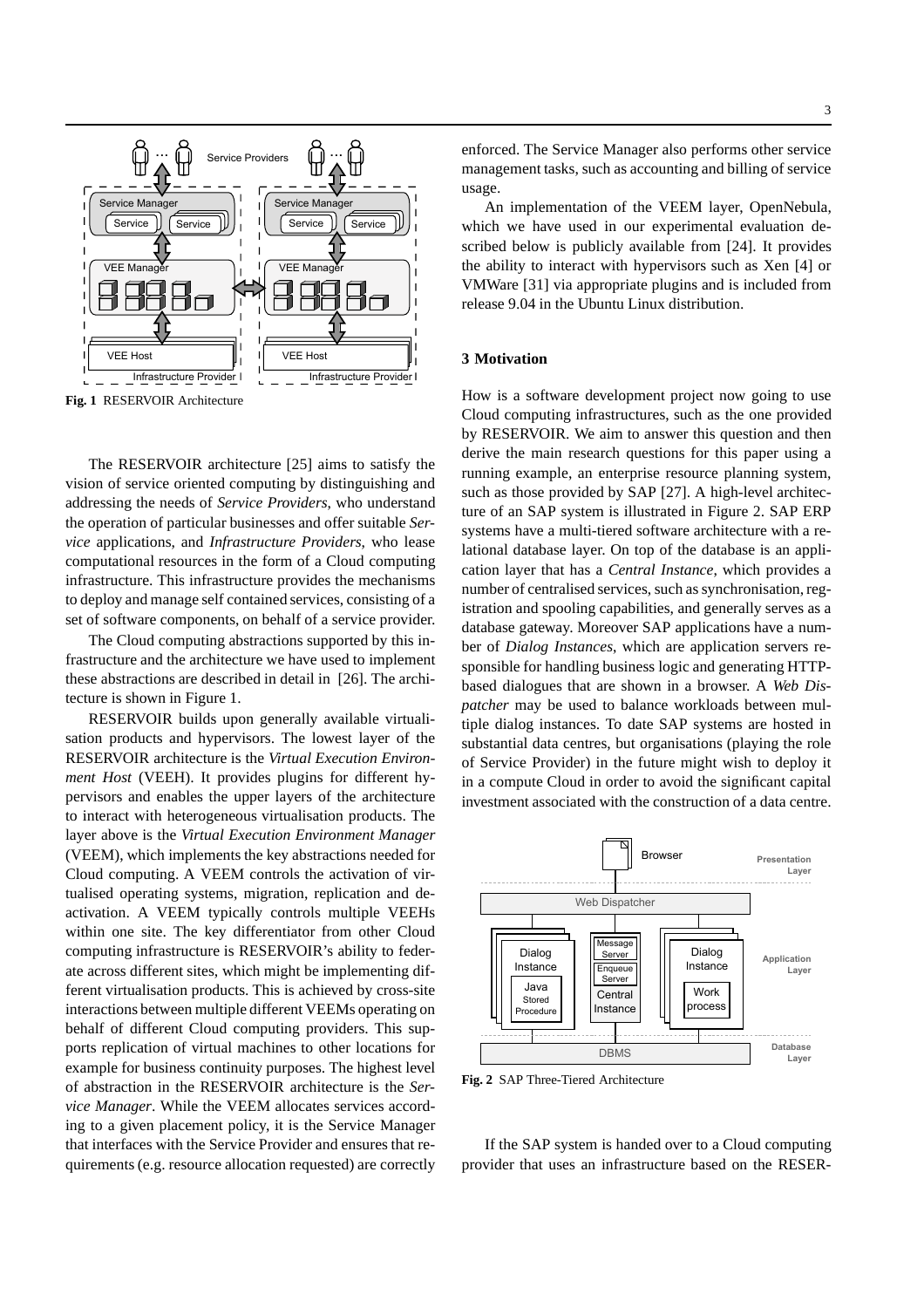VOIR architecture, a number of architectural constraints of the SAP system will need to be obeyed by the Cloud. For example, the Central Instance will frequently make queries to the database and in a typical SAP configuration the Central Instance and the database need to be co-located on the same LAN subnet. When the VEEM allocates the virtual machines for the Central Instance and the DBMS to particular VEEHs, it will have to respect this co-location constraint. Another architectural constraint is that the Central Instance can not be replicated in any SAP system. Dialog Instances, on the other hand are replicated to accommodate growing demand. Therefore these architectural constraints have to be expressed by the SAP provider and made available to the Service Manager so that it can obey these constraints at runtime.

This requires the software architecture to be expressed in terms of services, their relationship and their resource requirements. While a traditional SAP deployment would require that spare capacity is retained to deal with peaks in demand, Cloud computing introduces the ability to minimise overprovisioning by tying resource provision directly to the needs of the application. Resource requirements, in this case dictated by the number of Dialog Instances required to handle the current load, can be scaled dynamically and adjusted to maximise cost savings. This requires means of describing the state of the system and rules for adjustments.

## **4 Architecture definition**

#### 4.1 Requirements

Based on an understanding of the underlying hosting infrastructure described in Section 2, and the example provided in Section 3, we can break down the core issues that must be defined when deploying and running software systems on a Cloud computing infrastructure into the following highlevel requirements, in order to provide a suitable definition for the terminology employed in later sections:

**MDL1 Software composition:** *A software system may be composed of one or more* loosely coupled components*, which may have differing* resource *(e.g. CPU, memory) and* software *(e.g. operating system, libraries, disk image) requirements*.

The components of the multi-layered SAP system, the Web Dispatcher, Central Instance, Dialog Instance and DBMS, will have varying hardware and software requirements, but will nevertheless be required to be managed jointly. We can expect for example the DBMS service to be very I/O and memory intensive and with large storage requirements. In contrast, the Dialog Instances may be more processor intensive, and hardware requirements may be adjusted accordingly.

**MDL2 Network topology:** *The system may require a specific* network topology *both to interconnect components of the system and communicate with external systems.*

With respect to the SAP system, the Web Dispatcher should provide an external interface and internal components should be at the very least interconnected, though external access may not necessarily be required.

**MDL3 Capacity adjustment:** *Hardware requirements may evolve during the lifetime of the system according to workload, time or other application-level variables.*

In order to deal with potential increases in requests, it may be necessary to deploy additional Dialog Instances in order to facilitate load balancing and ensure a certain level of performance.

**MDL4 Dependencies:** *Deployment and un-deployment dependencies may exist between components.*

The order in which components of an SAP system are started or stopped may affect the overall operation of the system. The DBMS and Central Instance components, serving as the backbone of the system, should be active before individual Dialog Instances.

**MDL5 Location constraints:** *Constraints on the distribution of service components across physical locations may exist.*

Federation of Clouds is key to enabling scalable provisioning of services. However along with the ability to seamlessly deploy services across multiple physical and administrative domains comes a need to allow service providers to control the "spread" of the application by defining clear constraints on the distribution of services across sites. These constraints can be of a technical nature (e.g. deploy certain components on a same host) or administrative (e.g. avoid un-trusted locations). Though we have, for example, established that the Central Instance and DBMS should be located on a same (virtual) network, a service provider may wish to minimise latency by ensuring proximity.

**MDL6 Customisation:** *Components may be dependent on configuration parameters not known until deployment.*

When deploying multiple instances of a same component, certain application-level parameters may be instance specific. As such it may be necessary to customise individual instances upon their creation and deployment. Dialog Instances may for example require the IP addresses of the Central Instance and DBMS to be provided, if this information is not know at pre-deployment time (e.g. dynamic IP allocation via DHCP).

In order to automate the management of a software system on a Cloud infrastructure it is necessary for a service provider to communicate both the software system stack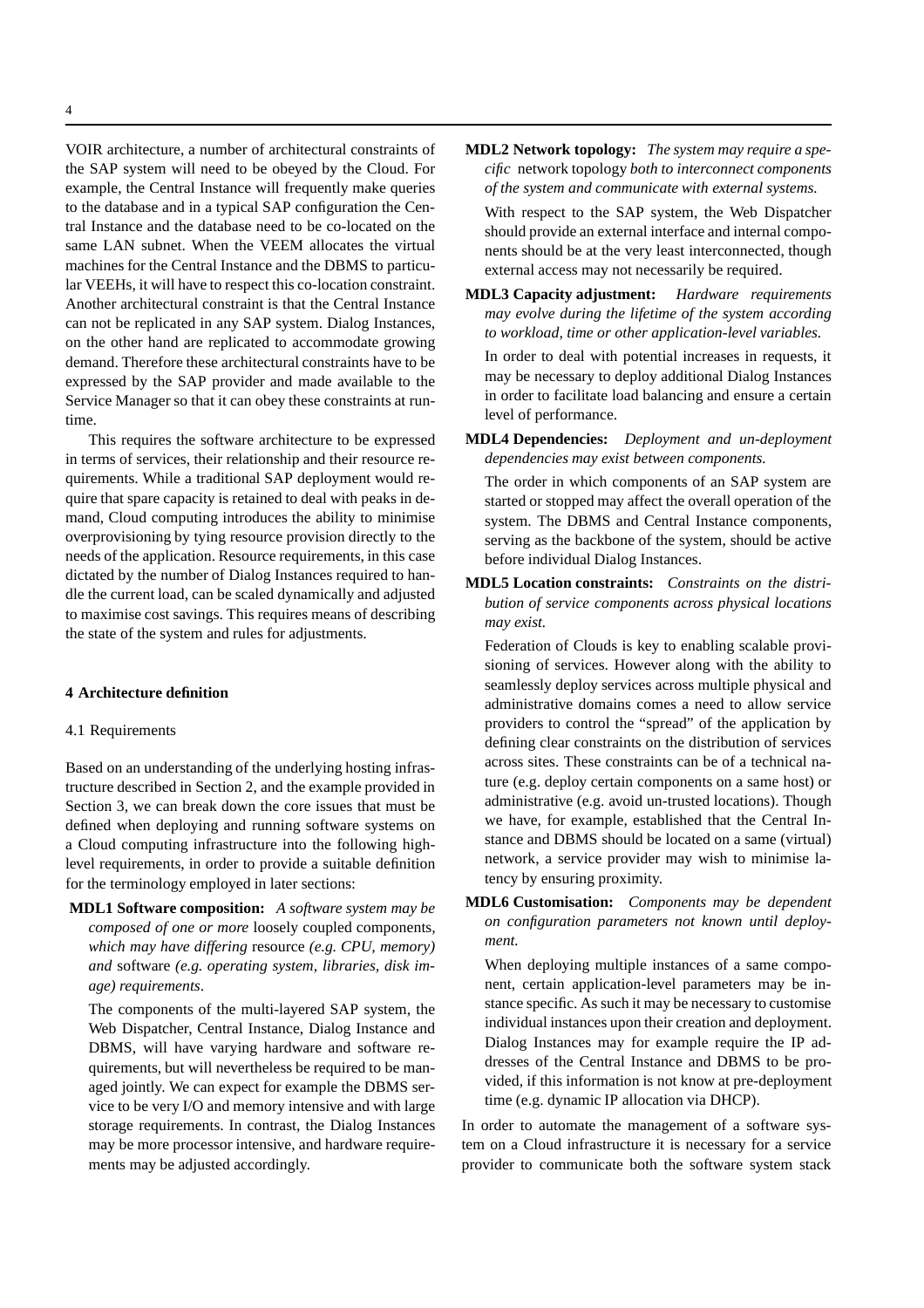(OS, middleware, application, configuration, and data) providing self contained services in the form of a virtualised image (addressing requirement MDL1) and a description of these requirements in the form of a *Service Definition Manifest* (addressing requirements MDL2-MDL6). The manifest therefore serves as a contract between service and infrastructure providers regarding the correct provisioning of a service. It hence reifies key architectural constraints and invariants at run-time so that they can be used by the Cloud.

To define manifests, we require a declarative language whose syntax should be sufficiently flexible to cater for a general purpose service provisioning environment, and provide the necessary abstractions to describe capacity and operational requirements of the software architecture both at deployment time and throughout the entire lifecycle.

We rely in our implementation on the *Open Virtualisation Format* (OVF) [10], a DMTF standard backed by VMWare and XenSource which aims to offer a packaging mechanism in a portable and platform neutral way. Building on open standards facilitates interoperability particularly in the context of federation and eases compatibility with existing services and tools. In addition it ensures that as Cloud technology matures, continued compliance with the standard avoids vendor lock-in and potential deployment on newer platforms. OVF hence serves as a building block for our manifest, and provides the syntax for the description of virtual disks, networks, resource requirements and other issues related to dependencies or customisation. However, OVF (as other service description languages for existing virtualisation technologies) primarily caters for the initial distribution and deployment of fixed size services [10], which does not by itself fully realise the vision of Cloud computing.

Indeed, Clouds differ from traditional software deployment in many ways. Beyond the impact of virtualisation on multi-component architectures, existing deployment mechanisms are typically one-way "channels" where a service is configured and deployed according to an initial deployment descriptor. There is no feedback mechanism to communicate specific state, parameters and other information from a deployed service back to the infrastructure to adapt the execution environment dynamically. The manifest should enable the automation of provisioning and management through template based provisioning, where the service manifest is used as a template for easily provisioning instances of the application, and support for resource consumption control.

We hence need to add a number of abstractions to OVF, the primary being **elasticity specification** in the form of rules allowing conditions related to the state and operation of the service, such as application level workload, and associated actions to follow should these conditions be met, **application domain description**, which allow the state of the application to be described in the form of monitorable application level parameters and **placement and co-location constraints**, which identify sites that should be favoured or avoided when selecting a location for a service.

In previous work [13], we have discussed a number of additional extensions to the OVF syntax to support Clouds, including attribute and section changes to incorporate support for service components IDs in elastics arrays, cross virtual machines reference, IP dynamic addresses and elasticity rules and bounds. However, a syntactic definition of a deployment descriptor only forms part of what is necessary to ensure these requirements are met with respect to the underlying Cloud computing infrastructure.

Indeed, there must exist a clear understanding of how we derive from the language used to express the requirements of the Service Provider a *management cycle*, which will consist of several actions being taken throughout the lifetime of a service to ensure a certain service quality being obtained. Using the RESERVOIR framework as a reference, and examining specifically issues related to dynamic capacity adjustment and service deployment, we now describe how the *behavioural semantics* for our manifest language are described and how they guide the operation of underlying Cloud components.

Focusing specifically on elasticity and application domain description, as well as service deployment, we refine and extend in this paper our OVF based service definition language syntax to incorporate these abstractions.

## 4.2 Manifest Language Definition

In this section, we describe the overall approach undertaken to define and provide support for the *Manifest Language*. This is achieved through the specification of three complementary facets of the language: the abstract syntax, the well-formedness rules, and the behavioural semantics. The abstract syntax of the manifest language is modelled using the *Essential Meta-Object Facility* (EMOF), an OMG standard part of the Model Driven Architecture initiative [22] for describing the structure of meta-data, and embedded within an object-oriented model of the RESERVOIR architecture. Because the manifest describes the way in which a RESER-VOIR based infrastructure should provision a service application, the semantics of the language can be expressed in the model denotational style to define semantics that we introduced in [29] as constraints between the abstract syntax and domain elements that model the operation of Cloud infrastructure components. These constraints are formally defined using the *Object Constraint Language* (OCL) [23], a language for describing consistency properties, providing the static and behavioural semantics of the language. In this manner the language serves to constrain the behaviour of the underlying infrastructure, ensuring the correct provisioning of the software system services.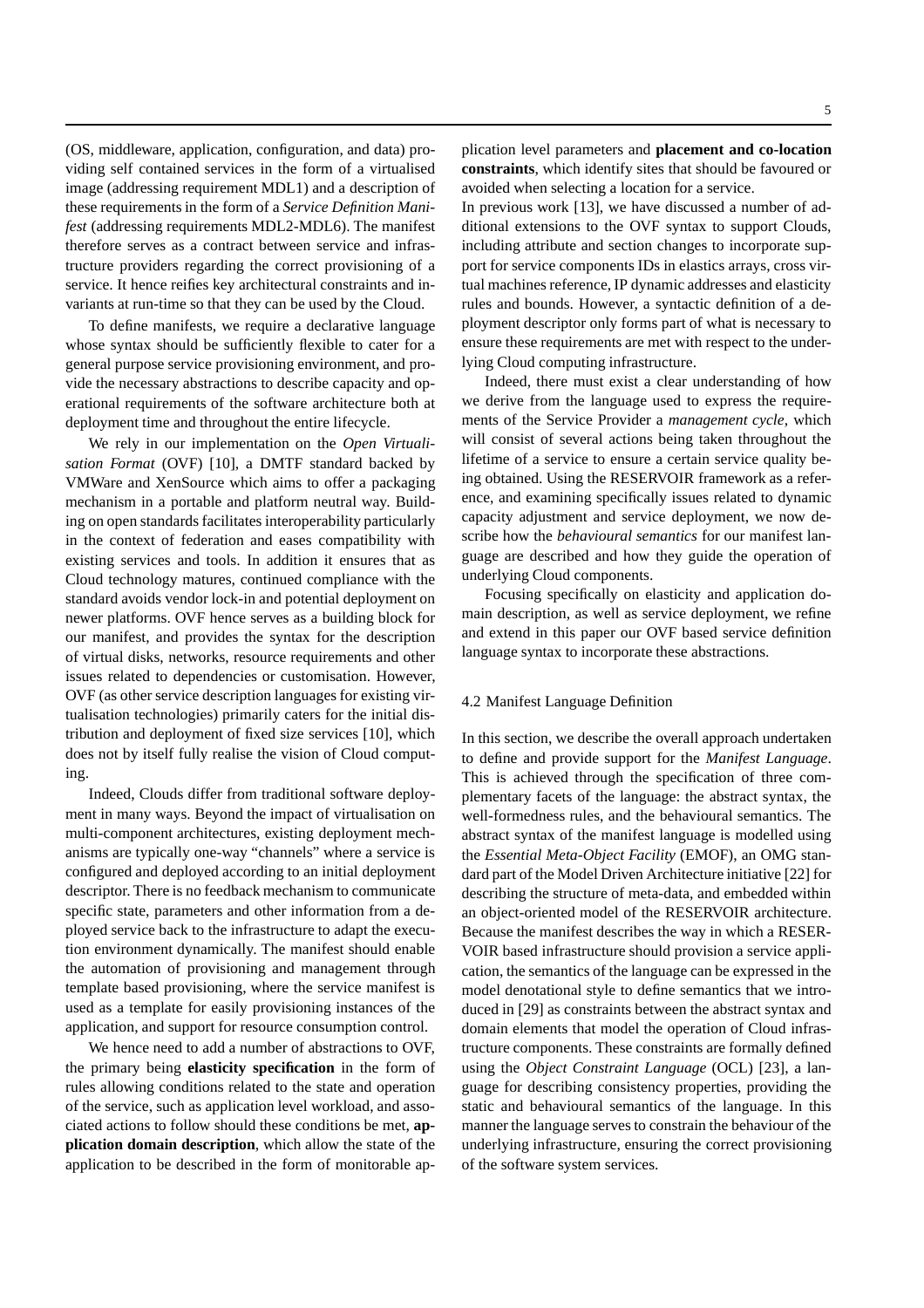The motivations for this approach are two-fold: firstly by modelling the syntax of the manifest language as an EMOF model, we seek to express the language in a way that is independent of any specific implementation platform. Components of a Cloud infrastructure such as RESERVOIR may rely on a number of different concrete languages, whether implementation languages (Java, C++, etc.), higher-level "meta" languages (HUTN, XML, etc.), or even differing standards (WS-Agreement, OVF, etc.). A higher level of abstraction ensures that we free ourselves from implementation specific concerns, and allows seamless and automated transitions between platform specific models as required by components.

Secondly, providing a clear semantic definition of the manifest using OCL allows us to identify functional characteristics that service management components should present in order to support capabilities such as application based service elasticity, again irrespective of the implementation platform. As such the definitions presented in this paper extend beyond the scope of RESERVOIR or any specific Cloud infrastructure, instead providing a clear understanding of expected provisioning behaviours, with respect to identified and required component interfaces.

Finally, we may also consider that clear semantics ensure that we limit ambiguities when it comes to interpretation of the manifest. This is of crucial importance where financial liabilities may exist; a formal understanding of the nature of the service being provided is required in order to ensure that the service is provisioned as expected by both parties, and in a way that both can evaluate to be correct, either through run-time monitoring capabilities or historical logs. We achieve this by tying the specification of the manifest to the underlying model of the Cloud infrastructure.

### *4.2.1 Abstract syntax*

The abstract syntax of the manifest describes the core elements of the language and their accompanying attributes. The core syntax relies upon, as previously stated, OVF [10]. The OVF descriptor is an XML-based document composed of three main parts: description of the files included in the overall service (disks, ISO images, etc.), meta-data for all virtual machines included, and a description of the different virtual machine systems. The description is structured into various "Sections". Focusing primarily on the most relevant, the <DiskSection> describes virtual disks, <NetworkSection> provides information regarding logical networks, <VirtualHardwareSection> describes hardware resource requirements of service components and <StartupSection> defines the virtual machine booting sequence.

Incorporating the OVF standard ensures that we tackle several of the requirements identified in Section 4.1, providing the manifest language with a syntactic model for the expression of physical resource requirements and hardware configuration issues. We introduce new abstractions in the form of extensions to the standard rather than create new independent specifications. OVF is extensible by design and doing so ensures continued compatibility with existing OVF-based systems.

We model these extensions using EMOF. EMOF models are very similar to UML class diagrams, in that they describe classes, the data they contain and their relationships, but are at a higher level of abstraction: they describe the constructs, rules and constraints of a model. As such, EMOF is typically used to define the syntax of languages.

*Application description language* Reliance on Cloud computing introduces the opportunity to minimise overprovisioning through run-time reconfiguration of a service, effectively limiting resource consumption to only what is currently required by the application. However, when dealing with rapid changes in service context and load, timely adjustments may be necessary to meet service level obligations which cannot be met by human administrators. In such a case, it may be necessary to automate the process of requesting additional resources or releasing existing resources to minimise costs.

This automated scaling of service capacity to support potential variations in load and demand can be implemented in numerous ways. Application providers may implement such scaling at the application level, relying on an exposed interface of the Cloud computing infrastructure to issue specific reconfiguration requests when appropriate. Alternatively, they may have a desire to keep the application design free of infrastructure specific constraints and opt instead to delegate such concerns to the infrastructure itself. With a sufficient level of transparency at the application level for workload conditions to be identified, and through the specification of clear rules associating these conditions with specific actions to undertake, the Cloud computing infrastructure can handle dynamic capacity adjustment on behalf of the service provider.

It is the latter approach that we have chosen to adopt in the context of RESERVOIR. By providing a syntax and framework for the definition and support of elasticity rules, we can ensure the dynamic management of a wide range of services with little to no modification for execution on a Cloud. With respect to the syntax, we can identify the two following subsets of the language that would be required to describe such elasticity: service providers must first be able to describe the application state as a collection of *Key Performance Indicators* (KPIs), and the means via which they are obtained in the manifest. These will serve as a basis for the formulation of the rules themselves, described in the following subsection.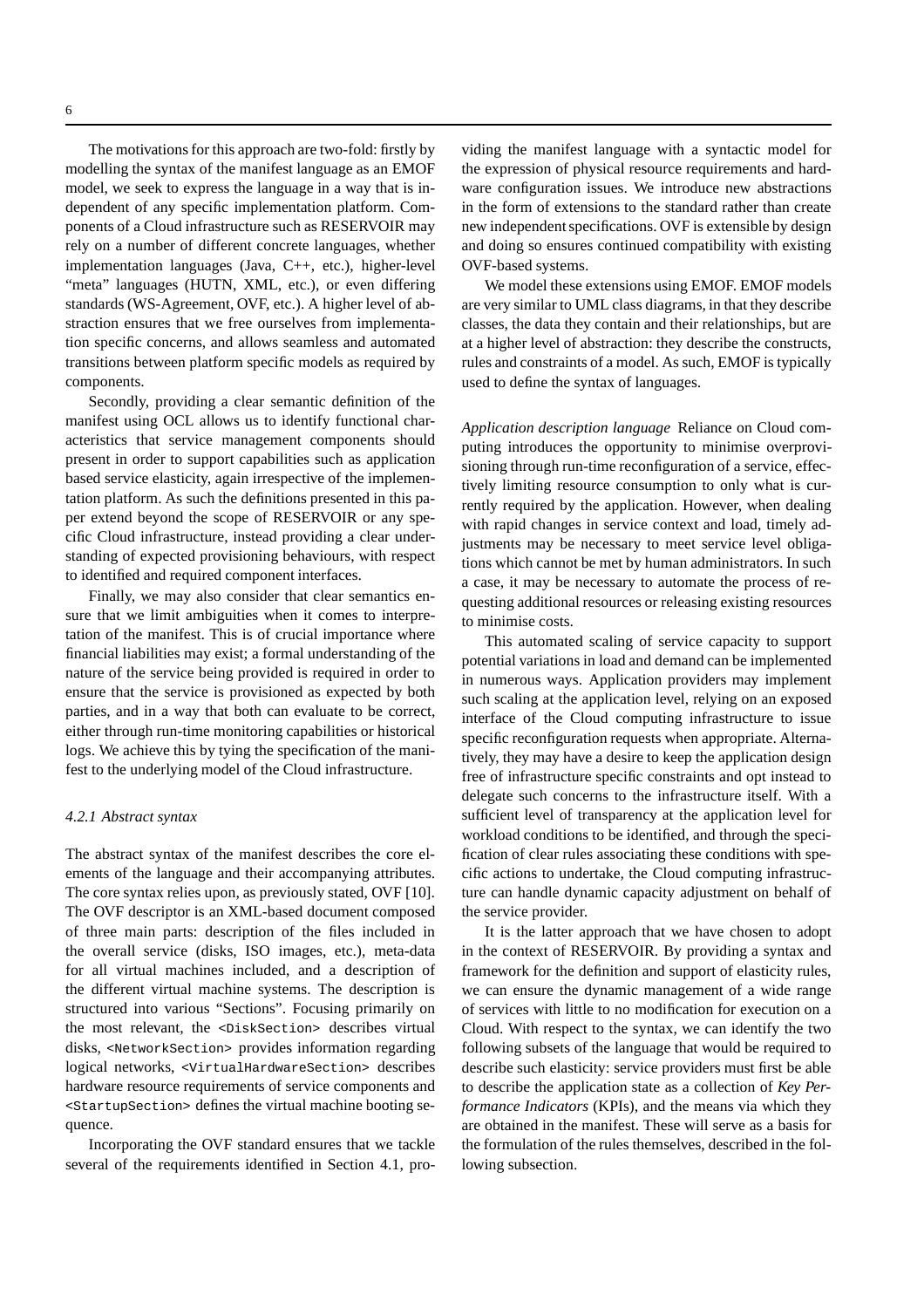Because we do not want the manifest language to be tied to any specific service architecture or design, it is necessary to decouple the KPI descriptions from the application domain via the use of an *Application Description Language* (ADL). Though it is possible to build elasticity conditions based purely on infrastructure level performance indicators, this may prove limiting. Indeed, the disk space, memory or CPU load may not accurately reflect the current needs of the application, as will be seen in the evaluation. This language will allow the description of services in terms of components, parameters of interest and their monitoring requirements.

Alongside the syntactic requirements, a suitable monitoring framework must exist. A service provider is expected to expose parameters of interest through local *Monitoring Agents*, responsible for gathering suitable application level measurements and communicating these to the service management infrastructure. Though communication protocols with the underlying framework are outside the scope of the manifest language, there must exist a correlation between the events generated by the monitors and the KPIs described in the manifest. This is modelled in Figure 3.



**Fig. 3** Application Description Language

Based on our running example, the figure exemplifies the relationship between the ADL, the RESERVOIR application-level monitoring infrastructure, and the application domain. The syntax of the ADL consists of one or more named components, with a number of associated KPIs. These KPIs are identified using appropriate qualified names (e.g. com.sap.webdispatcher.kpis.sessions), that will allow the underlying infrastructure to identify corresponding events obtained from an application level monitor and forward these to subscribers responsible for the enforcement of elasticity rules.

We are concerned in the SAP example with the number of simultaneous web sessions managed by the web dispatcher, as there is a proportional relationship between resource requirements and sessions. The number of simultaneous sessions will be used as a basis for scaling the number of Dialog Instances.However, directly monitoring the traffic to and from the web dispatcher would be impossible, as SAP uses proprietary protocols. The SAP system can nonetheless report the number of sessions provided an appropriate query is formulated. The monitoring agent would be responsible for such queries and forwarding obtained responses, bridging the gap between application and monitoring infrastructure.

KPI qualified names would be considered global within the scope of a service. If there exists a need to distinguish the KPI measurements produced by multiple instances of a same component, this is achieved by using distinct qualified names. Monitoring agents can, for example, include instance IDs in the qualified name. The structure of the qualified name itself would not fall within the scope of the manifest specification. Instances of an application service as a whole however would be considered distinct. At the implementation level, KPIs published within a network are tagged with a particular service identifier, and rules, covered below, will also be associated with this same identifier. Multiple instances of an application service would hence operate independently.

*Elasticity Rules* With respect to the rule syntax, we adopt an *Event-Condition-Action* approach to rule specification. This is a widely adopted model for rule definition, adopted for example in active databases and rule engines, and suited in this instance. Based on monitoring events obtained from the infrastructure, particular actions from the VEEM are to be requested when certain conditions relating to these events hold true. This requires rules to be expressed with respect to the interface of the underlying VEEM and monitoring events.

A representation of the elasticity rules based on a general rule-base model and their relationship to monitoring events and the Cloud infrastructure is illustrated in Figure 4. The syntax specifies conditions, based on monitoring events at the application layer or otherwise, which would lead to specified actions, based on a set of operations presented by the VEEM. The operations, modelled on the OpenNebula framework capabilities will involve the submission, shutdown, migration, reconfiguration, etc. of VMs and should be invoked within a particular time frame. The conditions are expressed using a collection of nested expressions and may involve numerical values, arithmetic and boolean operations, and values of monitoring elements obtained. The relationship between KPIs specified in the manifest and these events has been described in the previous section. The elasticity rules will be supervised by the Cloud infrastructure at the Service Manager layer during the running of the software system and it is expected that a rule interpreter will receive events from the infrastructure or application monitors and trigger such operations accordingly.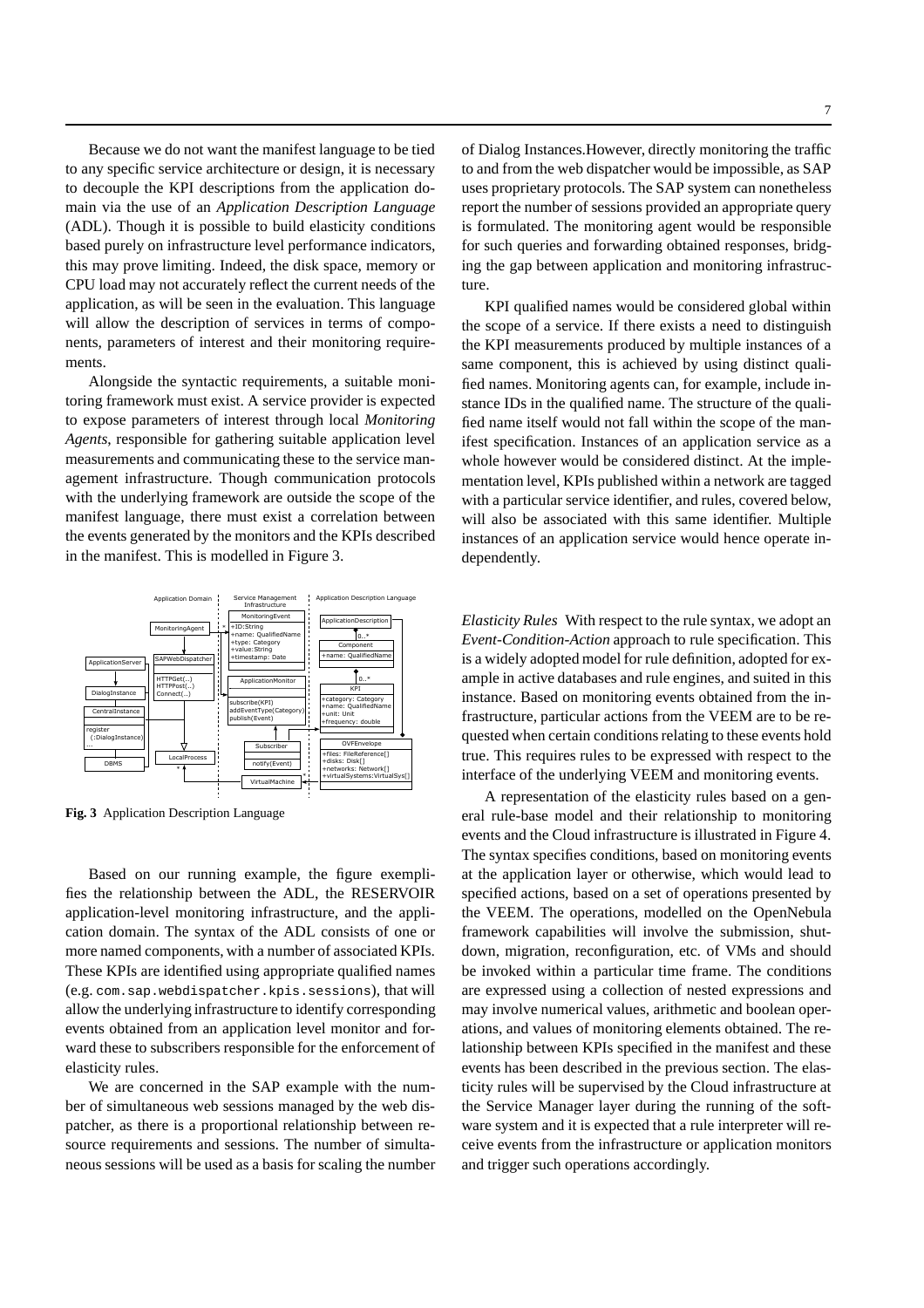

**Fig. 4** Elasticity Rules Syntax

With respect to the example, this language enables us to express that virtual machines with new Dialog Instances should be created as the number of user sessions maintained by the SAP web dispatcher grows in order to handle the increased load. A concrete example of an elasticity rule will be provided in Section 6.

It is worth briefly discussing the subject of time management. The service provider controls the timeliness of the response in multiple ways. Firstly the rate at which monitoring events are sent by the application level monitor is entirely dictated by the application and this should be balanced against expected response time to avoid duplicate responses. Secondly service providers can specify a time frame within which particular actions should take place, as described above. Finally, the current time can be introduced as a monitorable parameter if necessary.

Additionally service providers may prefer expressing conditions regarding a series of measurements within a time frame rather than focusing on single events. We may be concerned here with the average number of active sessions in a window in order to limit the impact of strong fluctuations. While the language is extensible and presents the opportunity to provide such functionality, and we are currently working on the ability to specify a time series and operations related to that time series (mean, minimum, maximum, etc.), this can be achieved by aggregating measurements at the application level, with the monitoring agent performing such tasks.

Elasticity rules can be a powerful tool to express capacity constraints. The structure is kept purposely simple: not intended as a substitute for a programming language, elasticity rules only aim to inform the Cloud infrastructure of the corrective process to be undertaken. Auto-scaling is not a form of capacity planning but it aids in introducing a certain degree of flexibility in resource allocation which ensures that strong and often unexpected variations in demand can be met. In general, more complex relationships between

performance indicators can be computed at the application level, before being forwarded to the service manager.

## *4.2.2 Semantic Definition*

We examine in this section the dynamic semantics of the manifest language as OCL constraints on the relationship between the syntactic model of the manifest and the infrastructure and application domains. Dynamic semantics are concerned with deployment and run-time operation. These will specify behavioural constraints that the system should adhere to during its execution.

The question of how and when we verify that these constraints hold true during the provisioning of a service should be discussed briefly. Defined invariants should be true at any moment in time, however it is not feasible in practice to continuously check for this. Instead it is preferable to tie the verification to monitoring events or specific actions, such as a new deployment. Another question to be posed is what should be done when an evaluation of the state system does not fit the specified constraints. This will depend on the context: an exception may occur, or an operation should be invoked to trigger some corrective action, as would be the case with elasticity rules.

*Service Deployment* As the manifest is processed by the various independent components of the Service Manager to generate a deployment descriptor for submission to the VEEM, it becomes important to ensure that the final product, which may be expressed using a different syntax, is still in line with the requirements of the service provider. In the case of RESERVOIR, the VEEM would introduce it's own deployment template. Using OpenNebula as a reference implementation of a VEEM, the deployment template relied upon by the system is roughly based on a Xen configuration file. The association between manifest and deployment template is illustrated in Figure 5.

It is presumed that the service manager's ManifestProcessor will be responsible for parsing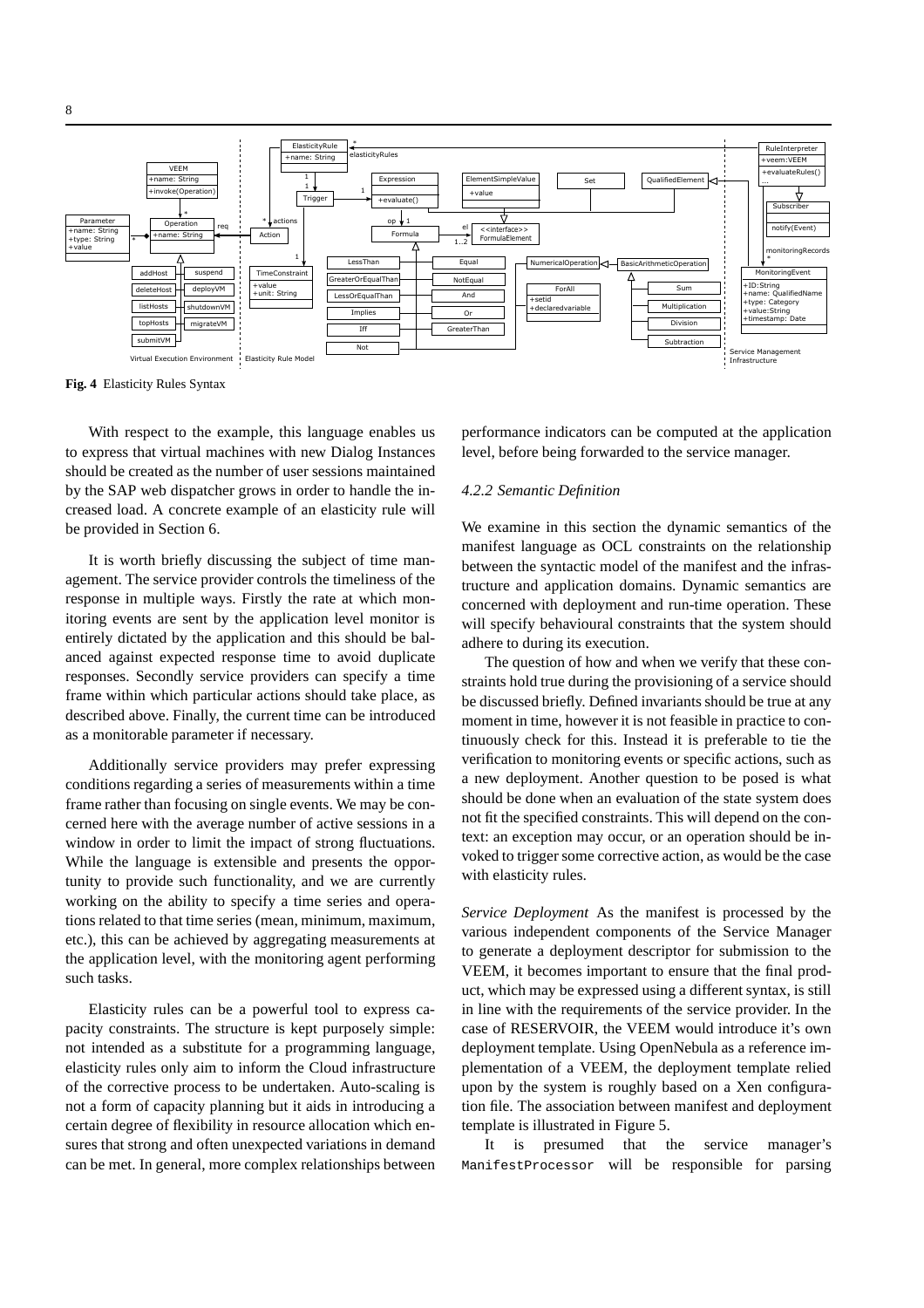

**Fig. 5** Service Manifest and Deployment Descriptor

the manifest and generating one or more deployment templates accordingly. The ServiceConfigAnalyzer may be used to further optimise the placement with regards to the multiple sites at which it may be deployed, though the manifest specification is not concerned with this. It is only necessary to ensure that the optimisation process respects certain constraints regarding resource requirements. This is a *design by contract* approach [36]. We are not concerned with the actual transformation process, but rather that the final product, i.e. the deployment descriptor, respects certain constraints. These can be expressed in OCL as follows:

```
context Association
inv :
manifest.vm \rightarrow for All (v)dep descriptor. exists (d |
   d . name = v . id &&
   d . memory = v. virtual hard ware . memory &&
   d disk source =(manifest. refs. file > as Set() ->select(id = v.id)) –> first(). href
    . . .
   \lambda
```
This OCL description is a sample of what is required to establish a relationship between manifest and deployment descriptor. Here, we describe that there should be at least one deployment descriptor generated for every virtual system described in the manifest definition that has the same identifier and memory requirements. The full OCL specification contains a full mapping of attributes of our manifest language to that of a VEEM deployment descriptor.

*Service Elasticity* Similarly, we can specify the expected outcome of elasticity rule enforcement with respect to both the syntax of the manifest and the underlying RESERVOIR components. OCL operations are *side effect free*, as in they do not alter the state of the system. Nevertheless they can be used to verify that the dynamic capacity adjustments have indeed taken place when elasticity rule conditions have been met, using the *post* context.

This is described in OCL as follows:

```
−− C o l l e c t m o n i t o r i n g r e c o r d s upon n o t i f i c a t i o n
context RuleInterpreter:: notify (e: Event)
post : monitoring Records =
```

```
monitoringRecords @ pre−>append ( e )
−− E v a l u a t e e l a s t i c i t y r u l e s and check a d j u s t m e n t
context RuleInterpreter :: evaluateRules ()
post: elasticity Rules \rightarrowfor All (er |<br>if self. evaluate (er. expr) > 0 then
     if self. evaluate (er. expr) > 0er. actions \rightarrowfor All (a | veem ^ invoke (a. r eq ))<br>else
            truee n d i f )
    −− Query s i m p l e t y p e v a l u e
context RuleInterpreter :: evaluate (el :
                 ElementSimpleType ) : Real
post : result = el. value
    Obtain latest value for monitoring record
   with specific qualified name
context RuleInterpreter : evaluate (ge :
                  Q u a l i f i e d E l e m e n t ) : Real
post:if monitoringRecords->select (name=qe.name)
          \Rightarrowlast() \Rightarrow exists() then
    result = monitoring Records−>s e l e c t ( name=qe . name )
         \rightarrowla st (), value
else result = qe. default
e n d i f
   −− E v a l u a t e e x p r e s s i o n s
−− D e f i n e d as p o s t i n o r d e r t o us e r e c u r s i o n
context RuleInterpreter :: evaluate (expr:
                  Expression ): Real
\bf{post}:
 if expr.op.oclIsTypeOf (GreaterThan) then
      if self . evaluate ((op. el \rightarrow first())self.evaluate ((op.el->last()) then
          result = 1else result = 0
      end if
 e l s e
         . . . .
 e n d i f
```
This OCL pseudo-code is only a subset of the complete OCL specification that aims to illustrate how we can specify the correct execution of elasticity rules with respect to the rule syntax. The code is split into a number of individual segments. The first simply states that monitoring events obtained are expected to be collected as records for the purpose of later evaluation. The second element states that if the conditional element of one of the elasticity rules is found to be true, then particular actions should have been invoked. To reiterate, the operations are side effect free, implying that no processing of any kind will take place in an OCL statement. Instead we only check that there has been communication with the VEEM to invoke certain operations if the conditions described hold true. How it is implemented is then left to developers.

The final segments relate to the evaluation of the conditions themselves. The RuleInterpreter: evaluate(qe: QualifiedElement) describes that upon evaluation of the rules, values for key performance indicators described in the document are obtained from the monitoring records, by examining the latest monitoring event with matching qualified name. This defines the relationship between KPIs and monitoring events. This asynchronous model is chosen because the Cloud infrastructure does not control application level monitoring agents. As there is no guarantee over how often monitoring information is provided, and rules may involve measurements from several services, it is for the implementation to determine when the rules should be checked to fit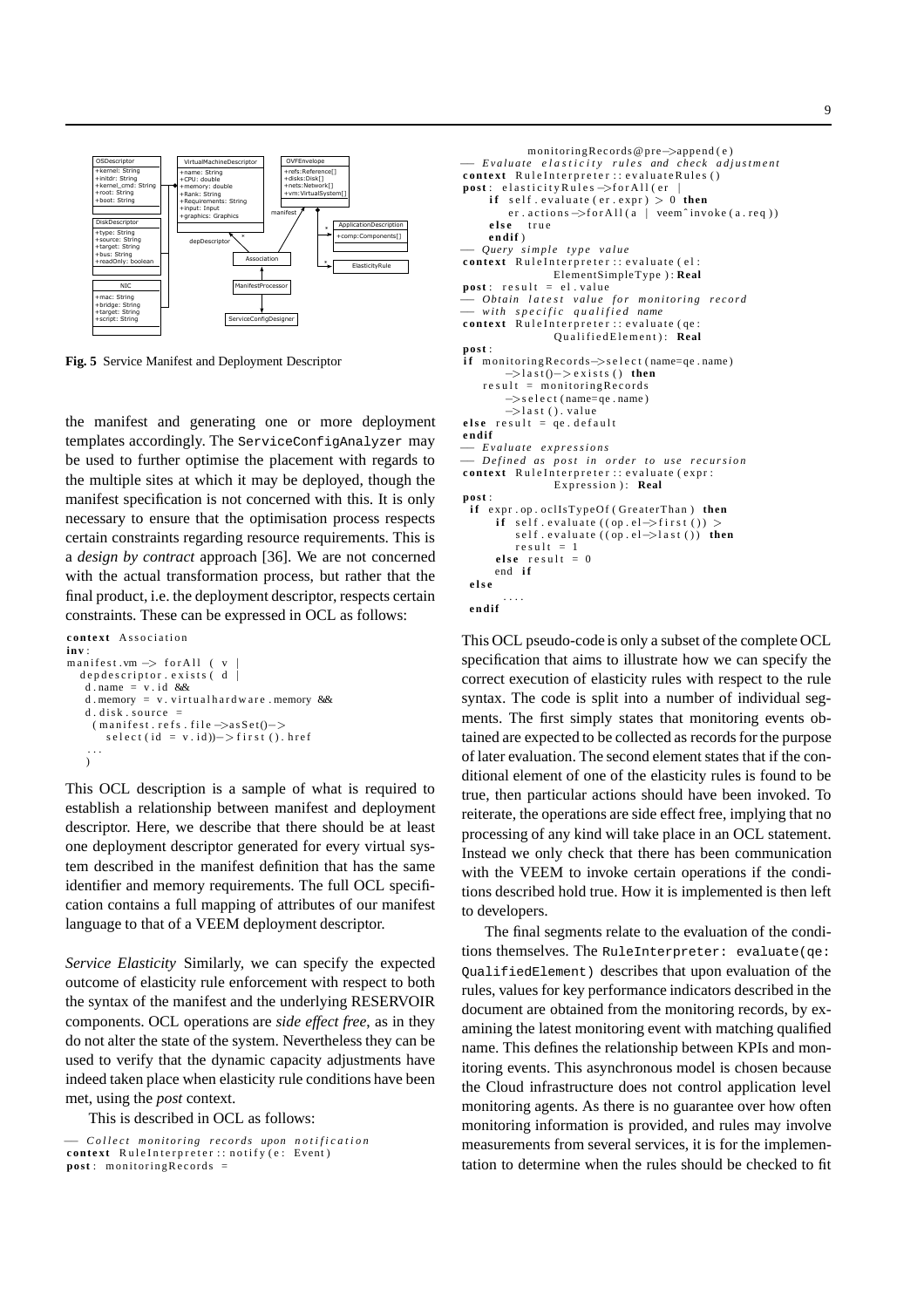within particular timing constraints rather than tying checks to the reception of any specific monitoring event. Finally the last segment illustrates the recursive evaluation of expressions based on the type of formula selected by the service provider.

## *4.2.3 Concrete syntax*

While the specification of our manifest language is kept free of implementation concerns, the model-denotational approach adopted here provides a basis for automatically deriving concrete human or machine readable representations of the language that can be manipulated by the end-user or processed directly by the RESERVOIR based infrastructure. Moreover, beyond creating and editing the manifest itself, the syntax and accompanying semantics can be used as input for a generative programming tool to automate the generation of applications to control the provisioning process.

In practice, the RESERVOIR architecture may be implemented using a wide range of programming languages and existing technologies. The semantic definition described in this paper will generally serve as an important software engineering artefact, guiding the design and development of components. However, the potential for errors to occur during the provisioning process always exists, due to implementation or a failure to correctly interpret the specification of our language. We can assist in identifying and flagging such errors by *programatically* generating monitoring instruments which will validate run-time constraints previously described in Section 4.2.2. The process by which this is achieved is illustrated in Figure 6.



**Fig. 6** Programatic Generation of Monitoring Instruments

In previous work, we have developed the UCL-MDA tools [28], a graphical framework for the manipulation of EMOF and OCL implemented as a plug-in for the Eclipse IDE. The framework relies on existing standards for the transformation of EMOF models and OCL into code, such as the Java Metadata Interface (JMI) standard and OCL interpreters, and is available at [34].

We have extended the framework for the purpose of this work. Our extensions introduce the ability to create, edit and validate manifests describing services to be deployed on a RESERVOIR based infrastructure. Element attribute values are input via the graphical interface in accordance with the structure of the language. Infrastructure related attributes and configuration values may be included in order to verify that OCL constraints are correctly maintained. This may be used amongst other things to verify that deployment descriptors generated by the infrastructure fit within the requirements specified by the manifest as covered.

Via the interface, users can additionally request the creation of stand-alone monitoring instruments in Java capable of interaction with our implementation of the RESERVOIR framework, which will be described in detail in Section 5. These are currently of two forms. The first is simply responsible for gathering and reporting the values of specific KPIs described in the manifest. The second will validate the correct enforcement of elasticity rules by evaluating incoming monitoring events and verifying where appropriate that suitable adjustment operations were invoked by matching entries and time frames in infrastructural logs. The framework also allows the generation of custom stubs which the service provider may used as a basis for the development by the service provider of monitoring agents, handling issues such as communication protocols, measurement labelling and packaging, and providing a control interface to manage frequency and operation. This would have to be supplemented with appropriate probes responsible for the application level collection of measurements.

Java code is generated from a combination of data obtained from the specification, element values input by the user and Java templates, the latter being used to bridge the gap between the abstract model of the infrastructure and the actual implementation. As previously discussed, issues such as communication channels for the distribution of monitoring events fall outside the scope of the manifest language specification. Templates provide the necessary code to gather KPI measurements or parse infrastructure logs and pass this information to OCL interpreters.

The tool hence serves the following purposes: firstly, it allows users to specify and manipulate manifests. Secondly it allows the generation of code allowing the service provider to verify the correct provisioning of a service at run-time according to the semantics of the language. Finally it provides the means of interfacing a service with the RESERVOIR monitoring architecture.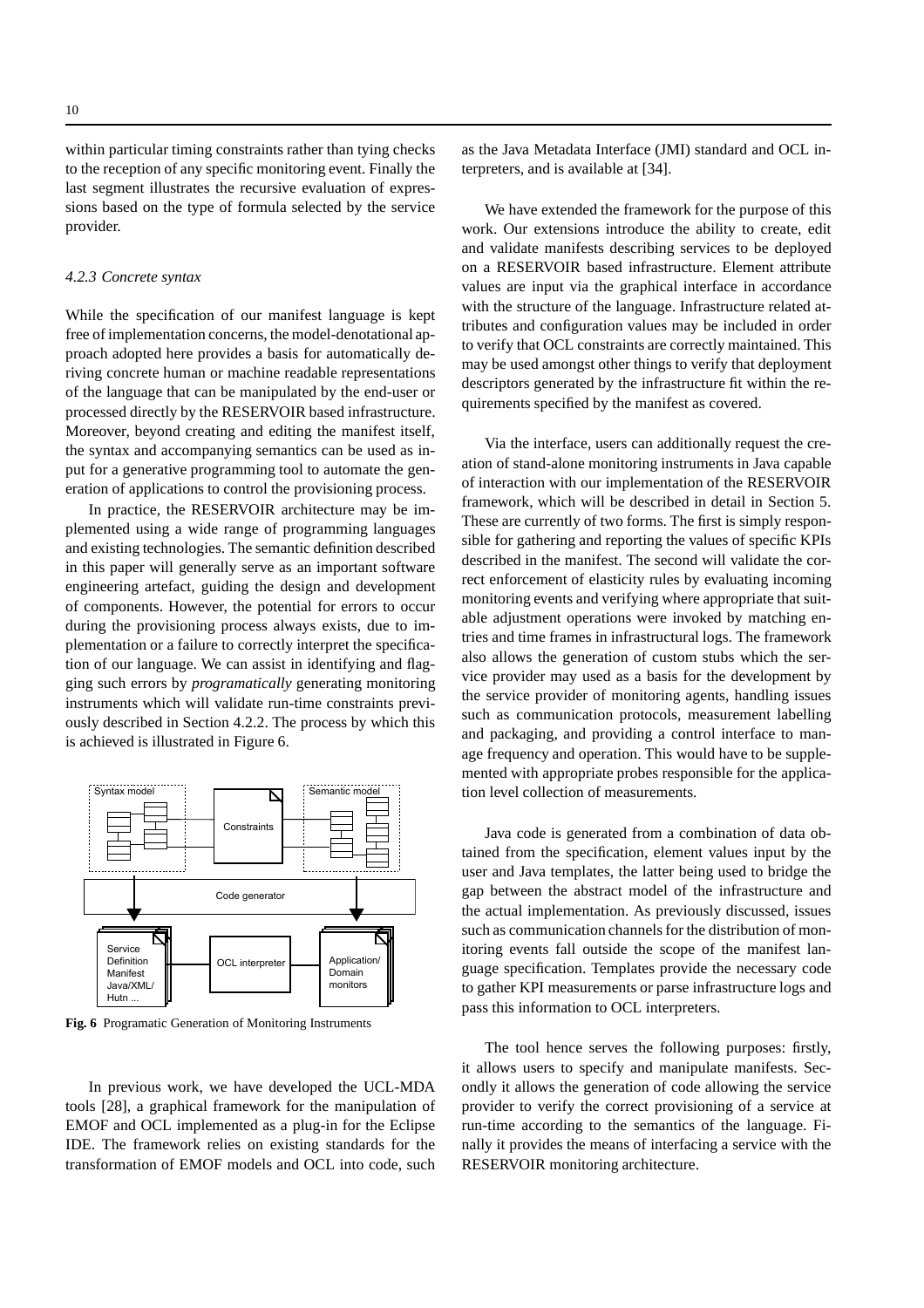# **5 Service Lifecycle Management**

The service lifecycle encapsulates the initial deployment of a service, whereby a Service Provider sends a manifest described in the language detailed above to a cloud, through to the first instantiation of one or more service components, the monitoring of said components, and finally the additional deployment, undeployment and resizing of service components as demand and workload evolves. All of these complex functions are undertaken through the collaboration of the Service Manager, the Monitoring Framework, and the VEEM, and are just one of the many control loops that are required within a cloud computing environment.

In this section we describe these components and discuss the implementation decisions that were taken to ensure a scalable, manageable service management infrastructure.

## 5.1 Service Manager

Previous sections have dealt with the language to define service manifests, describing the requirements that have driven its design along with its abstract and concrete syntax. In the current subsection we describe in detail the Service Manager, which is the main component of the RESERVOIR middleware that processes descriptions in the manifest language, instantiates the services, and manages these services throughout their lifecycles.

The Service Manager within the overall RESERVOIR stack has been already introduced in Figure 1, with a more detailed architecture shown in Figure 7. It exposes a deployment interface to Service Providers, based on the OVFbased service manifest language discussed in Section 4.2.1. It interacts with the Virtual Execution Environment Manager (VEEM) via a REST based interface to handle the deployment and management of the virtual machines composing the application of the service providers .

The main components of the Service Manager are described below. Although it includes many additional components (e.g. for accounting and billing), we focus here on the ones related to service deployment and elasticity for the sake of clarity. These are:

- **Manifest parser:** The parser handles and processes the service specification (in OVF) provided by the Service Provider, extracting from it a suitable service lifecycle that meets the provider requirements.
- **Service Lifecycle Manager:** This component controls the service lifecycle and is in charge of all service management operations, including initial deployment, runtime scaling and service termination. The Service Lifecycle Manager orchestrates all the other Service Manager components and interfaces with the VEEM in order to actually implement the management operations, e.g.



**Fig. 7** Service Manager Architecture

sending individual deployment descriptors to create new VEEs.

- **Rule Engine:** The rule engine enforces scaling rules during service runtime. It is based on a business engine (the current Service Manager implementation uses Drools [11]) which takes KPI monitoring information as input for the given rule set derived from our specification, resulting in scaling operations when some rule is triggered.
- **HTTP internal server:** The Service Manager includes an internal HTTP server to provide virtual machine images that the VEEM needs to deploy new virtual machines. In particular, the HTTP server is used to place both the base image containing operating system and service software and the image containing the customization data. The server is needed because it is preferable to include references to the images in the REST messages than passing the actual images themselves, which are usually very large.

Taking into account these various components, we now describe how the Service Manager implements the manifest language semantics descibed in Section 4.2.2 for both service deployment and service elasticity.

## *5.1.1 Service Deployment*

The service deployment process consists of 7 steps. These are illustrated in the left of Figure 8. The workflow is as follows:

(1) The Service Provider issues a service deployment operation to the Service Manager. The main parameter for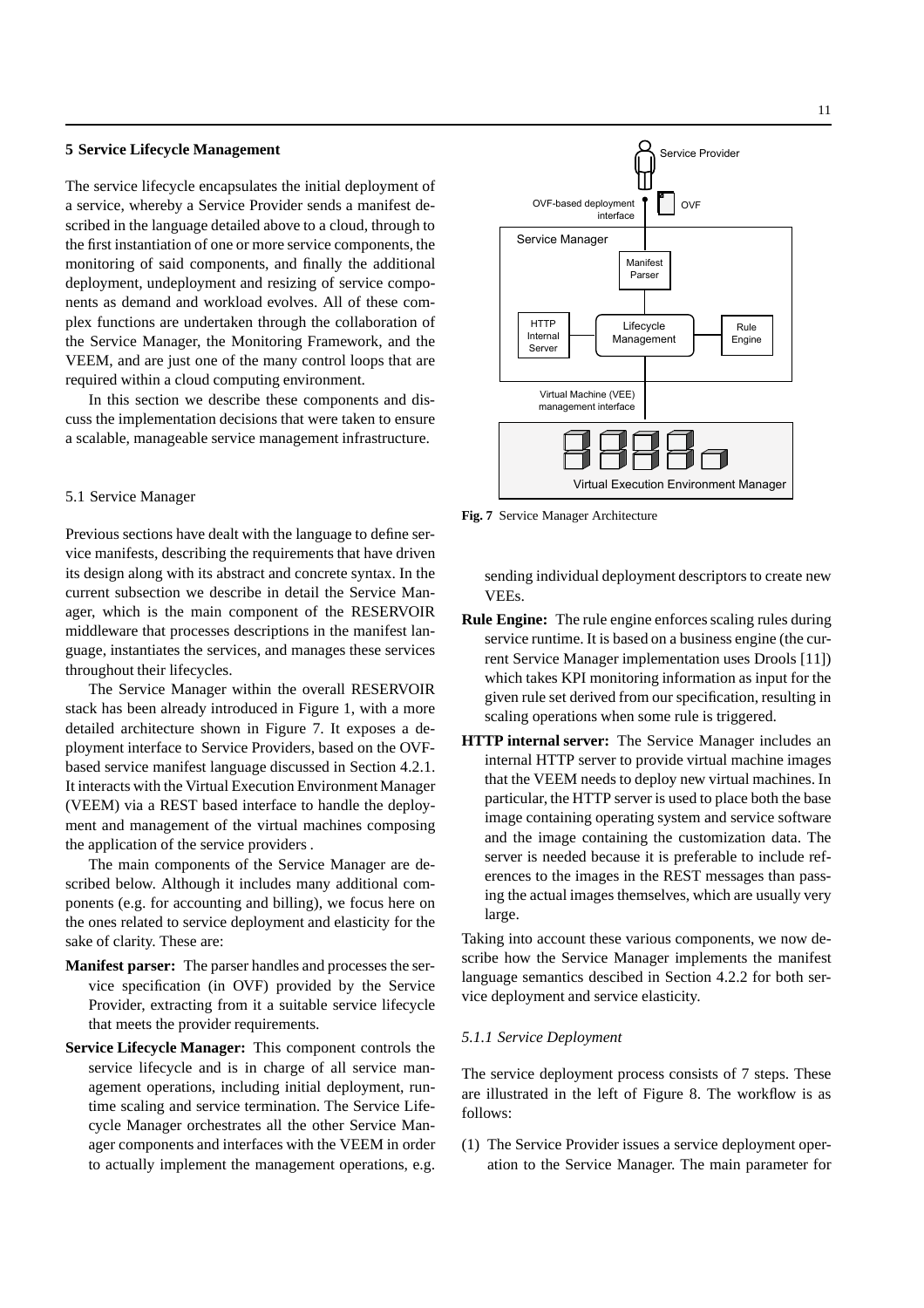

**Fig. 8** Service Deployment Workflow (left) and Service Elasticity Workflow (right)

this operation is the service manifest, expressed in OVF. The Manifest Parser processes the file and, as result of this task, an internal representation of the service manifest is built, to be used for the other Service Manager components.

- (2) The service deployment command is issued to the Service Lifecycle Manager.
- (3) The Service Lifecycle Manager sets up and installs the elasticity rules specified in the manifest in the Rule Engine, so it starts enforcing them when the service gets deployed.
- (4) The Service Lifecycle Manager interacts with the HTTP server to set up all the images required by the virtual machines composing the service. For each virtual machine, two images are provided – the base image, and the disk containing the customisation data (e.g. IP address) according to the OVF Environment format (see [10]). Both the reference to the base image and the customisation data are extracted from the service manifest.
- (5) The Service Lifecycle Manager sends a deployment descriptors to the VEEM to create a new VEE.
- (6) The VEEM gets the base disk for the VEE, creates it and boots it. The created VEE is shown in a dashed line in the figure.
- (7) The customization disk is attached to the VEE (typically as a virtual CD/DVD) so the Activation Engine that runs as part of the VEE boot procedure can access the customization data and configure the VEE properly (e.g. setting the assigned IP in the operating system configuration).

It is worth mentioning that, although we are showing just the creation of a single virtual machine, the subflow composed by steps 5-to-7 repeat for every VEE needed for initial service deployment. For example, if the initial layout of the service is composed of a load balancer, a web server, and a database, each with its own virtual machine, then three of these 5 to 7 cycles will be done.

# *5.1.2 Service Elasticity*

When considering a running service, the process by which elasticity is managed has a dedicated workflow, which is shown in the right hand side of Figure 8. The steps are as follows:

- (1) Monitoring probes running in the virtual machines are continuously sending KPI measures to the Monitoring Framework.
- (2) The Monitoring Framework provides KPI information to the Rule Engine running at the Service Manager level.
- (3) When the KPI value triggers a given elasticity rule to scale up the service, the Rule Engine issues a command to the Service Lifecycle Manager.
- (4) A customization disk is generated for that image in the HTTP internal server.
- (5) The Service Lifecycle Manager follows the conventional procedure (described in Section 5.1.1 workflow in steps 5-to-7) to deploy a new virtual machine.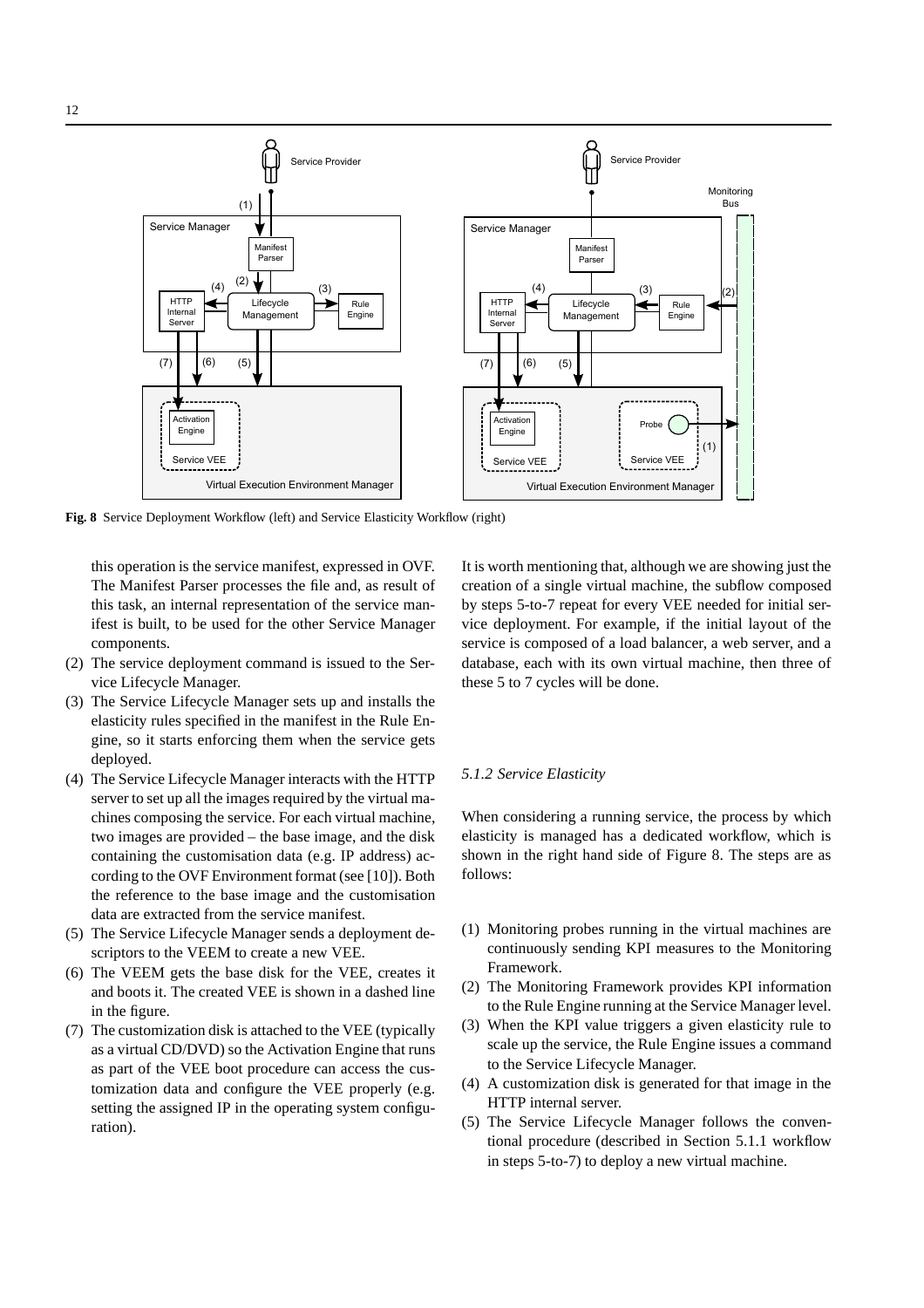## 5.2 Monitoring Framework

Key to facilitating the ow of information in a cloud based environment is a monitoring process via which various metrics regarding the operation of services and infrastructure can be circulated to the required components in a scalable and effective way. We have already covered the relationship between provider requirements specified in the manifest and measurements obtained from the monitoring framework, and resulting scaling operations.

Here we discuss the implementation of the monitoring framework itself, and the design decisions that were taken to ensure that its operation does not affect the performance of the network itself or the running service applications. This is achieved by ensuring that the management components only receive data that is of relevance: In a large distributed system there may be hundreds or thousands of measurement probes which can generate data. It would not be effective to have all of these probes sending data all of the time, so a mechanism is needed that controls and manages the relevant probes.

Existing monitoring systems such as Ganglia [17], Nagios [19], MonaLisa [20], and GridICE [2] have addressed monitoring of large distributed systems. They are designed for the fixed, and relatively slowly changing physical infrastructure that includes servers, services on those servers, routers and switches. However, they have not addressed or assumed a rapidly changing and dynamic infrastructure as seen in virtual environments. In the physical world, new machines do not appear or disappear very often. Sometimes some new servers are purchased and added to a rack, or a server or two may fail. Also, it is rare that a server will move from one location to another. In the virtual world, the opposite is the case. Many new hosts can appear and disappear rapidly, often within a few minutes. Furthermore, the virtual hosts, can be migrated from one network to another, still retaining their capabilities.

It is these characteristics that provide a focus for the monitoring framework. We have determined that the main features for monitoring in a virtualized environment which need to be taken account of are:

- **Scalability:** to ensure that the monitoring can cope with a large numbers of probes
- **Elasticity:** so that virtual resources created and destroyed by expanding and contracting services are monitored correctly
- **Migration:** so that any virtual resource which moves from one physical host to another is monitored correctly
- **Adaptability:** so that the monitoring framework can adapt to varying computational and network loads in order to not be invasive
- **Autonomic:** so that the monitoring framework can keep running without intervention and reconfiguration

**Federation:** so that any virtual resource which reside on another domain is monitored correctly

To establish such features in a monitoring framework requires careful architecture and design.

The RESERVOIR monitoring system covers all of the layers and components presented in Figure 1 of Section 2. The following sections provide details of the design of the RESERVOIR monitoring system.

## *5.2.1 Producers and Consumers*

The monitoring system itself is designed around the concept of producers and consumers. That is there are producers of monitoring data, which collect data from probes in the system, and there are consumers of monitoring data, which read the monitoring data. The producers and the consumers are connected via a network which can distribute the measurements collected.

The collection of the data and the distribution of data are dealt with by different elements of the monitoring system so that it is possible to change the distribution framework without changing all the producers and consumers. For example, the distribution framework can change over time, say from IP multicast, to an event bus, or a publish / subscribe framework. This should not affect too many other parts of the system.

## *5.2.2 Data Sources and Probes*

In many systems probes are used to collect data for system management [17] [9]. In this regard, this monitoring framework will follow suit. However, to increase the power and flexibility of the monitoring we introduce the concept of a data source. A data source represents an interaction and control point within the system that encapsulates one or more probes. A probe sends a well defined set of attributes and values to the consumers, defined in a data dictionary. This can be done by transmitting the data out at a predefined interval, or transmitting when some change has occured.

The measurement data itself is sent via a distribution framework. These measurements are encoded to be a small as possible in order to maximise the network utilization. Consequently, the measurement meta-data is not transmitted each time, but is kept separately in an information model. This information model can be updated at key points in the lifecycle of a probe and can be accessed as required by consumers.

#### *5.2.3 Probe Data Dictionary*

One of the important aspects of this monitoring design is the specification of a Data Dictionary for each probe. The Data Dictionary defines the attributes as the names, the types and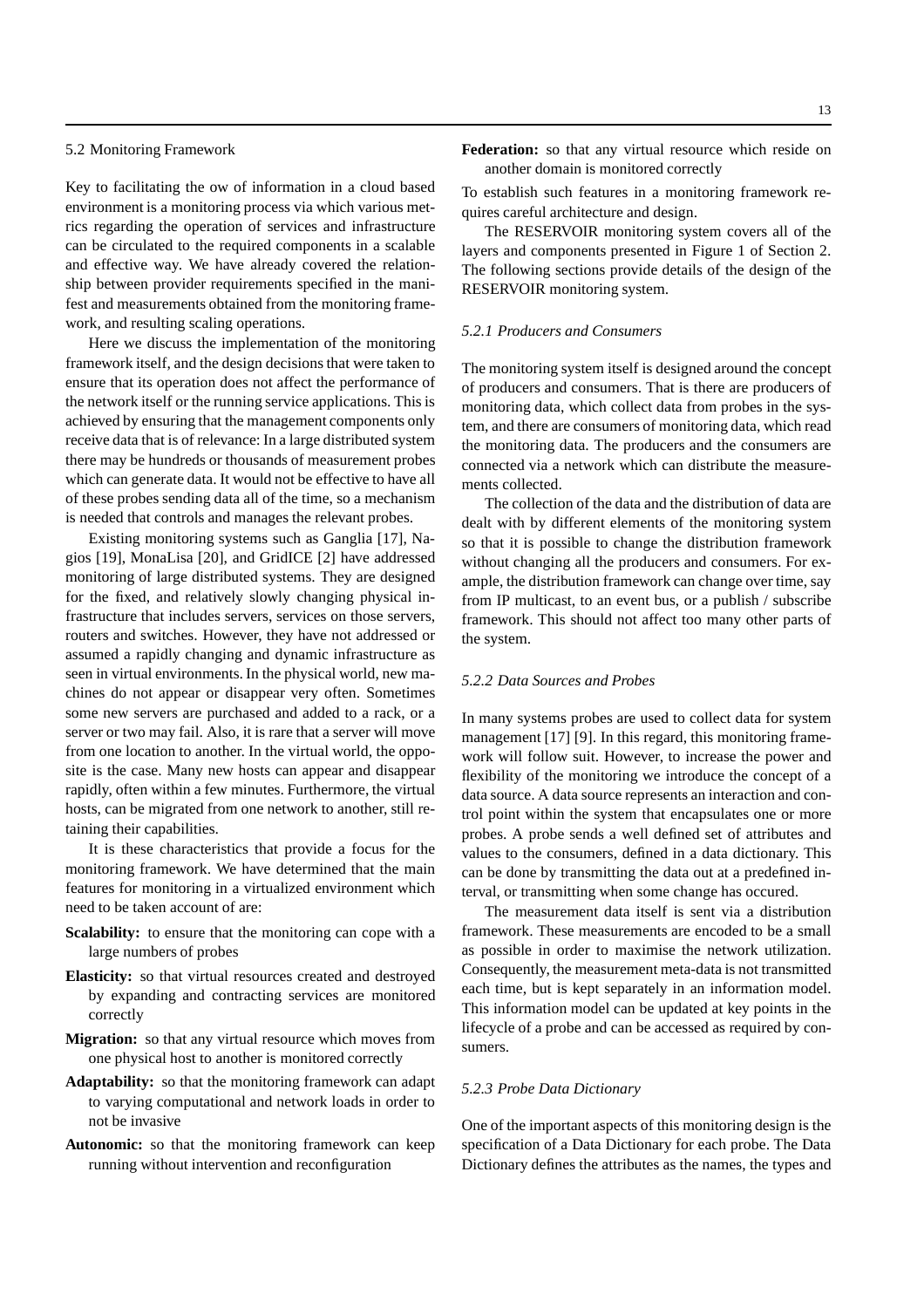the units of the measurements that the probe will be sending out. These consist essentially of the KPIs that are specified in the service manifest.

This is important because the consumers of the data can collect this information in order to determine what will be received. In particular, for the Service Manager, this information will allow specifications in the manifest to be checked in elasticity and SLA rules. At present many monitoring systems have fixed data sets, with a the format of measurements being pre-defined. The advantage here is that as new probes are to added to the system or embedded in the application, it will be possible to introspect what is being measured.

The measurements that are sent will have value fields that relate directly to the data dictionary. To determine which field is which, the consumer can lookup in the data dictionary to elaborate the full attribute value set. Probes will be embedded in both the infrastructure and the application service components themselves. To manage scaling according to our process, it will be the responsibility of the service provider to ensure that probes embedded in the virtual machines to be deployed rely on a data dictionary that is consistent with the KPIs specified in the service manifest.

# *5.2.4 Measurements*

The actual measurements that get sent from a probe will contain the attribute-value fields together with a type and a timestamp, plus some identification fields. The attributevalues contain the information the probe wants to send, the type indicates what kind of data it is, and the timestamp has the time that the data was collected, as modelled in Section 4.2.1.

The identification fields are used to determine for which component or which service and from which probe this data has arrived from. We rely for this purpose on the qualified names discussed in Section 4.2.1. As there are multiple components which need monitoring and multiple running services, the consumer of the data must be able to differentiate the arriving data into the relevant streams of measurements.

## *5.2.5 Distribution Framework*

In order to distribute the measurements collected by the monitoring system, it is necessary to use a mechanism that fits well into a distributed architecture such as the management overlay. We need a mechanism that allows for multiple submitters and multiple receivers of data without having vast numbers of network connections. For example, having many TCP connections from each producer to all of the consumers of the data for that producer would create a combinatorial explosion of connections. Solutions to this include IP multicast, Event Service Bus, or publish/subscribe mechanism.



**Fig. 9** Relationship Model

In each of these, a producer of data only needs to send one copy of a measurement onto the network, and each of the consumers will be able to collect the same packet of data concurrently from the network.

## *5.2.6 Design and Implementation Overview*

Within the monitoring framework there are implementations of the elements presented in the relationship model shown in figure 9. In this model we see, a DataSource which acts as the control point and a container for one or more Probes. Each Probe defines the attributes that it can send. These are set in a collection of ProbeAttribute objects, that specify the name, the type, and the units of each value that can be sent within a measurement.

When a Probe triggers a monitoring event by sending a Measurement, the Measurement has a set of values called Probe Values. The Probe Values that are sent are directly related to the Probe Attributes defined within the Probe.

When the system is operating, each Probe reports the collected measurement to the Data Source. The Data Source passes these measurements to a networking layer, where they are encoded into an on-the-wire format, and then sent over the distribution network. The receiver of the monitoring data decodes the data and passes reconstructed Measurements to the monitoring consumer. Encoding measurement data is a common function of monitoring systems [17] as it increases speed and decreases network utilization.

In the monitoring framework, the measurement encoding is made as small as possible by only sending the values for a measurement on the data distribution framework. The definitions for the Probe Attributes, such as the name and the units are not transmitted with each measurement, but are held in the information model and are accessed as required.

The current implementation is written in Java, and the output for each type currently uses XDR [30]. As such each type defined uses the same byte layout for each type as defined in the XDR specification. All of this type data is used by a measurement decoder in order to determine the actual type and size of the next piece of data in a packet.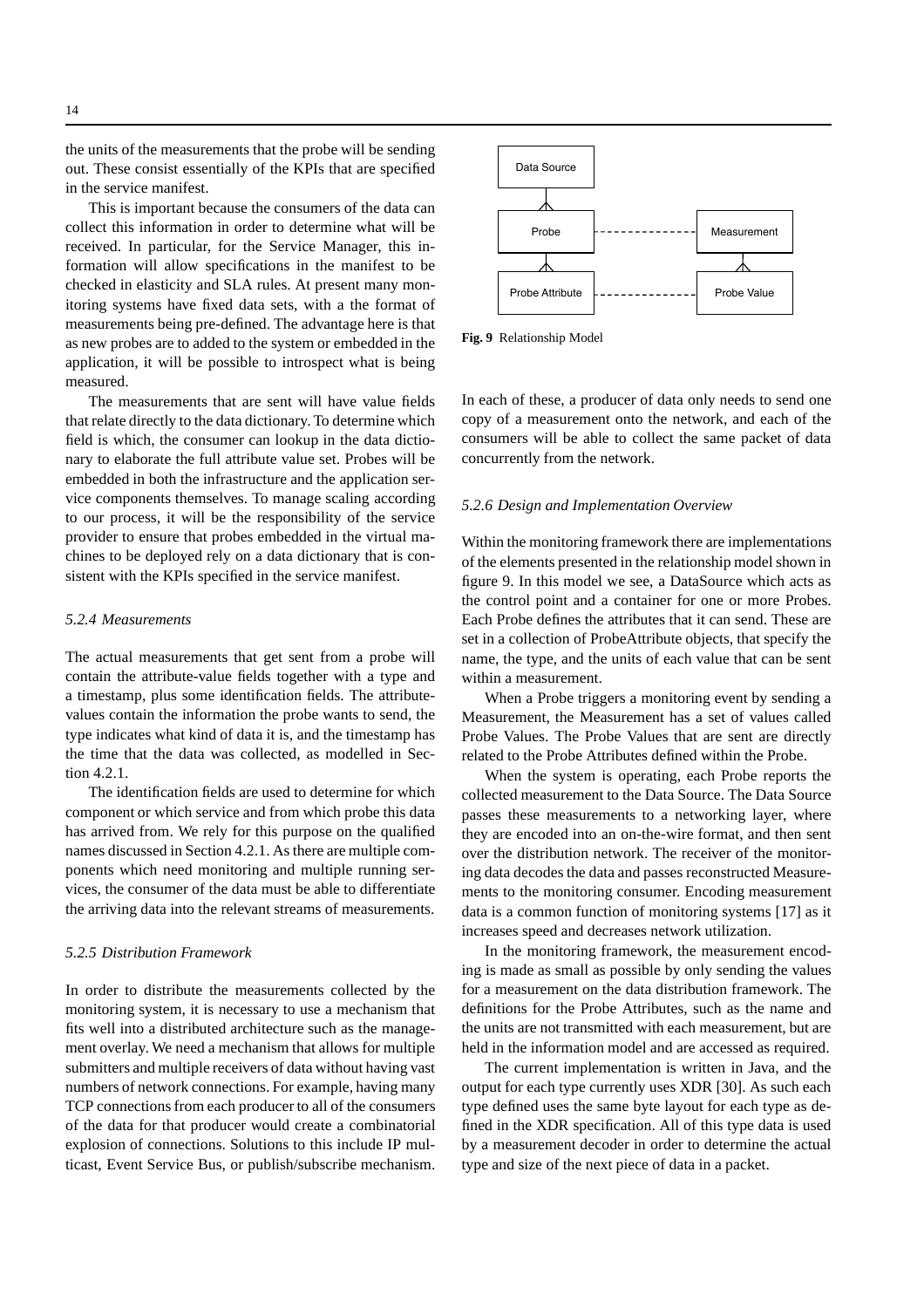| Key                            | Value           |  |
|--------------------------------|-----------------|--|
| /datasource/datasource-id/name | datasource name |  |
| /probe/probe1-id/datasource    | datasource-id   |  |
| /probe/probe2-id/datasource    | datasource-id   |  |
| $\cdots$                       | $\cdots$        |  |
| /probe/probeN-id/datasource    | datasource-id   |  |

**Table 1** Information Model Entries for a Datasource

| Key                      | Value                           |  |
|--------------------------|---------------------------------|--|
| /probe/probe-id/name     | probe name                      |  |
| /probe/probe-id/datarate | probe data rate                 |  |
| /probe/probe-id/on       | is the probe on or off          |  |
| /probe/probe-id/active   | is the probe active or inactive |  |
| /schema/probe-id/size    | no of attributes N              |  |
| /schema/probe-id/0/name  | name of probe attribute 0       |  |
| /schema/probe-id/0/type  | type of probe attribute 0       |  |
| /schema/probe-id/0/units | units for probe attribute 0     |  |
| /schema/probe-id/1/name  | name of probe attribute 1       |  |
|                          |                                 |  |
| /schema/probe-id/N/units | units for probe attribute 0     |  |

**Table 2** Information Model Entries for a Datasource

## *5.2.7 Information Model Encoding*

The Information Model for the Monitoring System holds all of the data about Data Sources, Probes, and Probe Data Dictionaries present in a running system. As Measurements are sent with only the values for the current reading, the metadata needs to kept for lookup purposes. By having this Information Model, it allows consumers of measurements to lookup the meaning of each of the fields.

In many older monitoring systems this information model is stored in a central repository, such as an LDAP server. Newer monitoring systems use a distributed approach to holding this data, with MonAlisa using JINI as its information model store.

For the implementation of the Information Model we have used a Distributed Hash Table (DHT) for the distributed information model. This allows the receivers of Measurement data to lookup the fields received to determine their names, types, and units. The information model nodes uses the DHT to interact among one another.

The implementation has a strategy for converting an object structure into a path-based taxonomy for use as keys in the DHT. The IDs of the Data Sources and the IDs of the Probes are important elements of this taxonomy.

For each Data Source, the keys and values shown in table 1 are added to the DHT. For each Probe, the keys and values shown in table 2 are added to the DHT. For each Probe, the keys and values shown in table 2 are added to the DHT.

Using the encoded data from the information model, any of the consumers of the monitoring data, in particular the management overlay, can evaluate all the meta-data of the measurements.

The RESERVOIR monitoring system has been used successfully to provide data on all the elements of the cloud architecture and the running services [8] [16] [7]. The measurements supplied have been used for the service lifecycle management, such as service elasticity, as well as for accounting and billing. In the following section on evaluation, these measurements are used for the real execution of a computational chemistry application.

#### **6 Experimental Evaluation**

In the evaluation of our work we aim to prove the following hypothesis: provided that an architecture definition correctly specifies requirements and elasticity rules, and that the Cloud computing infrastructure obeys the constraints identified in the semantic definition, then the *quality of service* that can be obtained from a Cloud computing infrastructure should be equivalent to that obtained were the application hosted on dedicated resources. In addition, through the specification of elasticity rules, providers can considerably reduce expenditure by minimising over-provisioning.

We will demonstrate this hypothesis by deploying a production level service on an infrastructure consisting of the RESERVOIR stack. The Service Manager of the RESER-VOIR stack incorporates monitors that validate the specified constraints. The selected service is a grid based application responsible for the computational prediction of organic crystal structures from the chemical diagram [12].

The application operates according to a predefined workflow involving multiple web based services and Fortran programs. Up to 7200 executions of these programs may be required to run, as batch jobs, in both sequential and parallel form, to compute various subsets of the prediction. Web services are used to collect inputs from a user, coordinate the execution of the jobs, process and display results, and generally orchestrate the overall workflow. The actual execution of batch jobs is handled by Condor [33], a job scheduling and resource management system, which maintains a queue of jobs and manages their parallel execution on multiple nodes of a cluster.

This case study provides many interesting challenges when deployed on a Cloud computing infrastructure such as RESERVOIR. Firstly, the application consists of a number of different components with very different resource requirements, which are to be managed jointly. Secondly, the resource requirements of the services will vary during the lifetime of the application. Indeed, as jobs are created, the number of cluster nodes required to execute them will vary. Our goal in relying upon a Cloud computing infrastructure will be to create a *virtualised cluster*, enabling the size of the cluster to dynamically grow and contract according to load.

For this evaluation, we will compare the quality of service, i.e. the duration required to complete the prediction)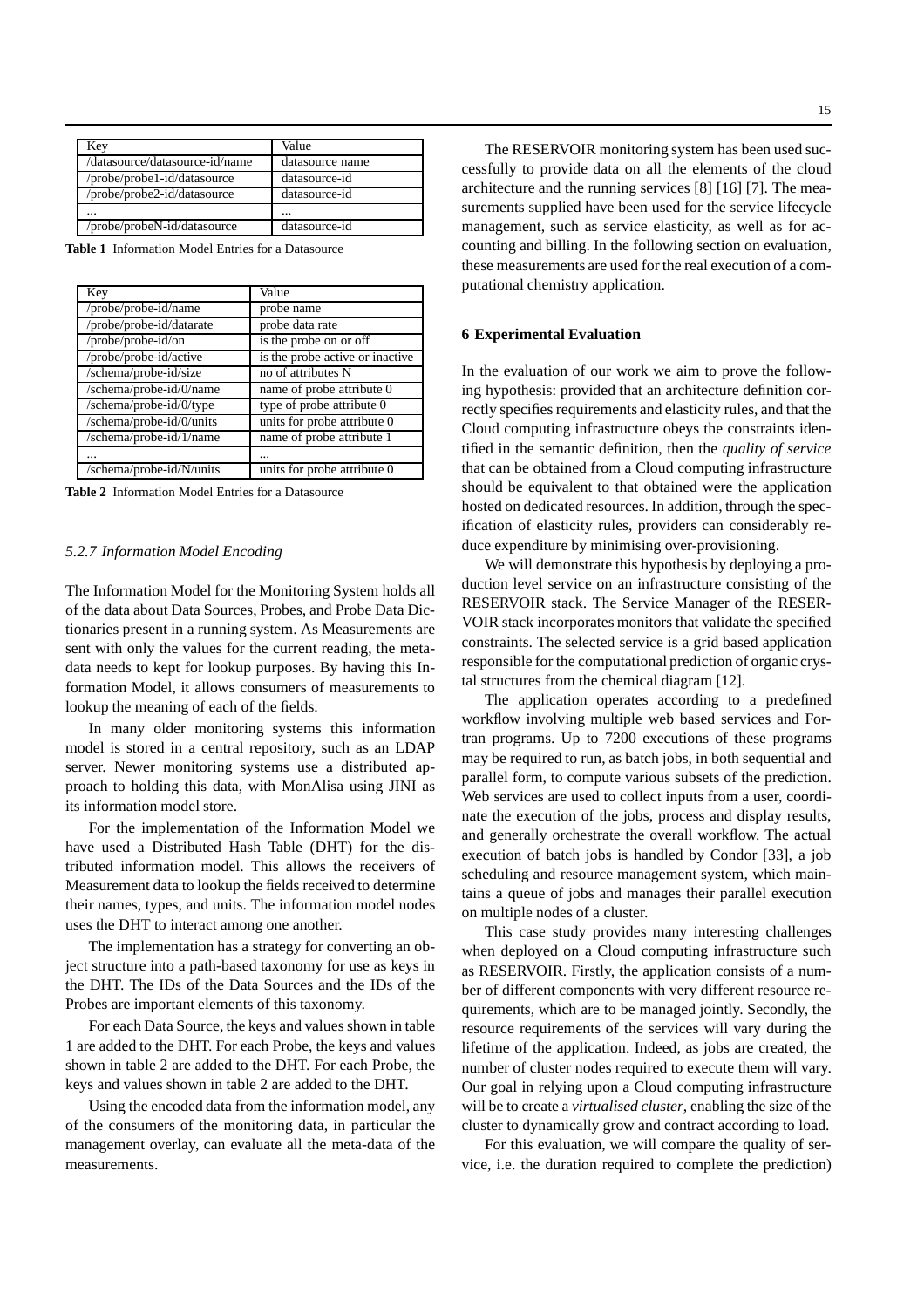when executing this workflow on a dedicated cluster, compared to a Cloud computing infrastructure that provides support for our abstractions. We are not concerned here with the overhead of hypervisors such as Xen, which are well documented [6]. Instead we are concerned with evaluating the costs of dynamically adjusting the resource provisioning during the application lifecycle and determining whether an appropriate level of service can still be obtained.

## 6.1 Testbed Architecture

# *6.1.1 Service components*



**Fig. 10** Testbed Architecture

The testbed we use is illustrated in Figure 10. Three main types of service components can be distinguished. The *Orchestration Service* is a web based server responsible for managing the overall execution of the application. It presents an HTTP front end enabling users to trigger predictions from a web page, with various input parameters of their choice. The Business Process Execution Language (BPEL) [21], is used to coordinate the overall execution of the polymorph search, relying on external services to generate batch jobs, submit the jobs for execution, process the results and trigger new computations if required.

The *Grid Management Service* is responsible for coordinating the execution of batch jobs. It presents a web service based interface for the submission of jobs. Requests are authenticated, processed and delegated to a Condor scheduler, which will maintain a queue of jobs and manage their execution on a collection of available remote execution nodes. It will match jobs to execution nodes according to workload and other characteristics (CPU, memory, etc.). Once a target node has been selected it will transfer binary and input files over and remotely monitor the execution of the job.

The last type of component is the *Condor Execution Service*, which runs the necessary daemons to act as a Condor execution node. These daemons will advertise the node as an available resource on which jobs can be run, receive job details from the scheduler and run the jobs as local processes. Each node runs only a single job at a time and upon completion of the job transfers the output back to the scheduler, and advertises itself as available.

# *6.1.2 Deployment*

Packaged as individual virtual machines encapsulating operating system and other necessary software components, the three components are deployed on the RESERVOIR-based infrastructure. The associated manifest describes the capacity requirements of each component, including CPU and memory requirements, references to the image files, starting order (based on service components dependencies), elasticity rules and customisation parameters. For the purpose of the experiment, the Orchestration and Grid Management Services will be allocated a fixed set of resources, with only a single instance of each being required. The Condor execution service however will be replicated as necessary, in order to provide an appropriate cluster size for the parallel execution of multiple jobs.

The elasticity rules will tie the number of required Condor execution service instances to the number of jobs in queue as presented by the Condor scheduler. This enables us to dynamically deploy new execution service instances as the number of jobs awaiting execution increases. Similarly as the number of jobs in the queue decreases it is no longer necessary to use the resources to maintain a large collection of execution nodes, and hosts in the Cloud can be released accordingly. This is expressed as follows in the manifest using an XML concrete syntax, which conforms to the abstract syntax described in Section 4.2.1. We use a similar elasticity rule for downsizing allocated capacity as the queue size shrinks.

```
<Elasticity Rule name="AdjustClusterSizeUp">
 \langleTrigger\rangle\langleTimeConstraint unit="ms">5000\langle/TimeConstraint>
  <Expression>(Quk. ucl. condor. schedd. que use size)(\omega_{uk}, ucl, condor, exec, instances, size +1) > 4) &&
   (\omega_{uk}. ucl. condor. exec. instances. size < 16)
  \langle/Expression>
  \langle Trigger>\leqAction run=
    "deployVM(uk.ucl.condor.exec.ref)"/>
<Elasticity Rule>
```
The elasticity rules will refer to key performance indicators that are declared within the context of the application structure. This is expressed as follows:

 $\langle$  Application Description name=" polymorphGridApp">

```
<Component name="GridMgmtService" ovf:id="GM">
```
- $\langle$ KeyPerformanceIndicator category="Agent" type="int">  $\langle$ Frequency unit="s">30 $\langle$ /Frequency>
- $\langle QName>uk$ . ucl. condor. schedd. queuesize $\langle QName>$  $\langle$ / KeyPerformanceIndicator>
- $\langle$  / Component $\rangle$

```
. . .
\langle Application Description>
```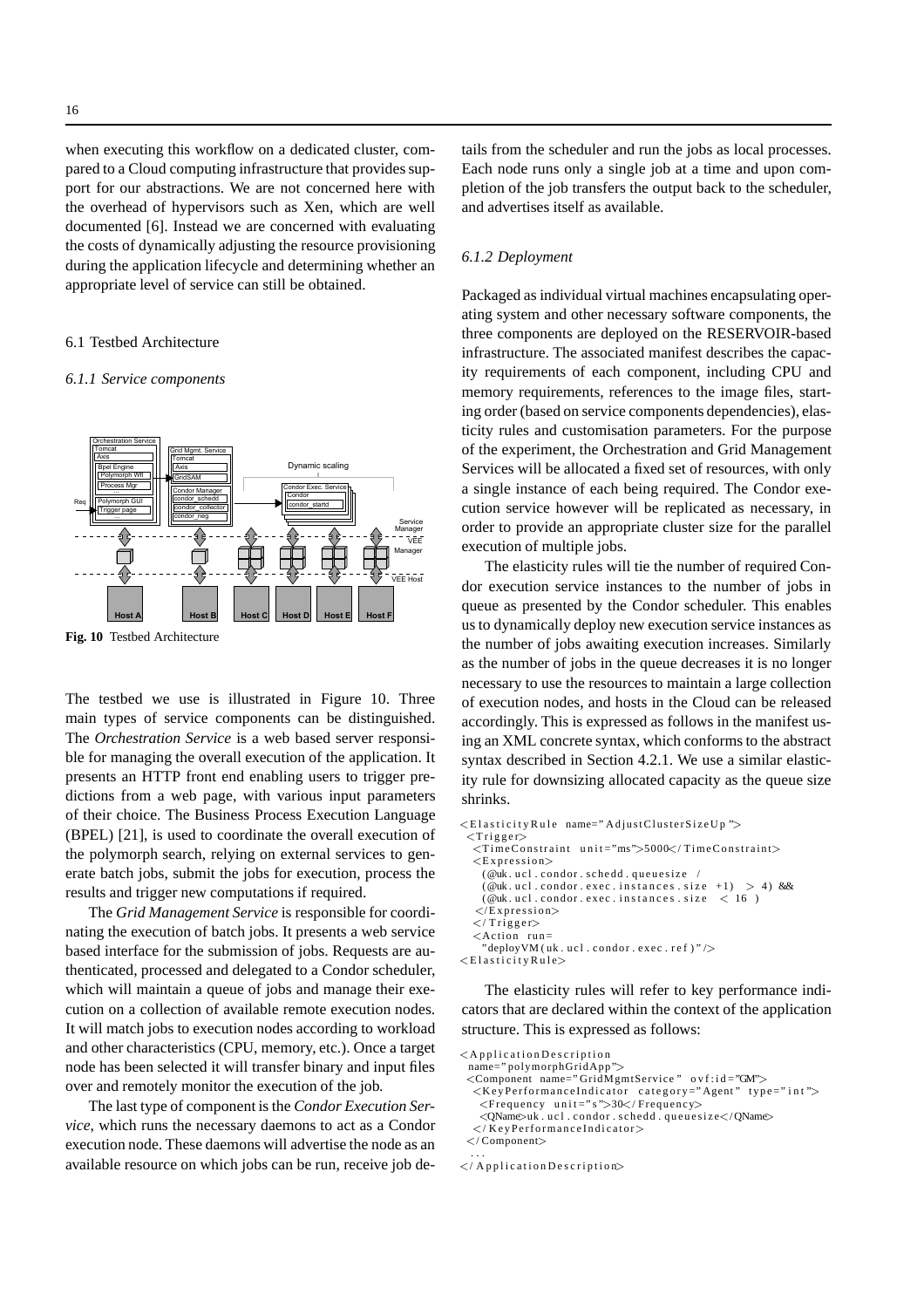All components and KPIs are declared in this manner. This enables the infrastructure to monitor KPI measurements being published by specific components and associate them to the declared rules according to the previously stated semantics. In this particular instance we are specifying that a monitoring agent associated with the Grid Management Service will publish measurements under the uk.ucl.condor.schedd.queuesize qualified name every 30 seconds as integers.

The overall management process can hence be described as follows: upon submission of the manifest, the Service Manager, which is responsible for managing the joint allocation of service components and service elasticity, will parse and validate the document, generating suitable individual deployment descriptors to be submitted to the VEEM beginning with the Orchestration and Grid Management components. The VEEM will use these deployment descriptors to select a suitable physical host from the pool of known resources. These resources are running appropriate hypervisor technology, in this case the Xen virtualisation system, to provide a virtualised hardware layer from which the creation of new virtual machines can be requested. Upon deployment, the disk image is replicated and the guest operating system is booted with the appropriate virtual hardware and network configuration.

When the Grid Management component is operational, a monitoring agent, as described in Section 4.2.1, will begin the process of monitoring the queue length and broadcast the number of jobs in the queue on a regular basis (every 30 seconds) under the selected qualified name (uk.ucl.condor.schedd.queuesize). These monitoring events, combined with appropriate service identifier information, will be recorded by the rule interpreter component of the Service Manager to enforce elasticity rules. When conditions regarding the queue length are met (i.e. there are more than 4 idle jobs in the queue), the Service Manager will request the deployment of an additional Condor Execution component instances. Similarly, when the number of jobs in queue falls below the selected threshold, it will request the deallocation of virtual instances.

The actual physical resources which are managed by the RESERVOIR infrastructure used in this experiment consist of a collection of six servers, each of them presenting a Quad-Core AMD Opteron(tm) Processor 2347 HE CPU and 8 GBs of RAM and with shared storage via NFS. OpenNebula v1.2, as the VEEM implementation, is used to manage the deployment of virtual machines on these resources according to the requirements specified by a Service Manager.

Both the Orchestration and Grid Management components will be allocated the equivalent of a single physical host each, due to heavy memory requirements, and up to 4 Condor Execution components may be deployed on a single physical host, limiting the maximum cluster size to 16 nodes. This mapping however is transparent to the Service Manager, Service Provider and application.

## *6.1.3 Metrics*

It is also important to briefly describe the characteristics of the overall application workflow, in order to determine appropriate metrics for the experiment. Our primary indicator of quality of service is the overall *turn around time* of a prediction. The turn around time can be defined as the amount of time elapsed between the moment a client user requests a search to the moment results are displayed on the web page. As previously stated, the overall process combines functionality from a number of different Fortran programs into a larger workflow. Based on our selected input, two long running jobs will first be submitted, followed by an additional set of 200 jobs being spawned with each completion to further refine the input. We must also take into account the additional processing time involved in orchestrating the service and gathering outputs.

Another important metric to consider is that of resource usage. The goal of service elasticity is to reduce expenditures by allowing Service Providers to minimise overprovisioning. While the actual financial costs will be dependent on the business models employed by Cloud infrastructure providers, we can at the very least rely upon resource usage as an indicator of cost.

## *6.1.4 Experiment results*

We compare turn-around time and resource usage obtained on our Cloud infrastructure with elasticity support with that obtained in an environment with dedicated physical resources. The objective is to verify that there are no strong variations in turn around time, but a significant reduction in resource usage. The results are illustrated in Figure 11. The number of queued jobs is plotted against the number of Condor execution instances deployed. Both charts show large increases in queued jobs as the first long running jobs complete and the larger sets are submitted. In addition, the first chart represents the execution of the application in a dedicated environment and shows a set of 16 continuously allocated execution nodes. The second chart represents the execution of the application with elasticity support, shows the increase in the number of allocated nodes as jobs in queue increases, and a complete deallocation as these jobs complete. The overall turn around time and resource usage obtained is described in Table 3.

As we can see from the results, a 7.15% increase in turn around time occurs. As there is little difference in execution times in the individual batches of jobs on either the dedicated or virtual cluster, the increase in turn around time comes primarily from the additional time that is taken to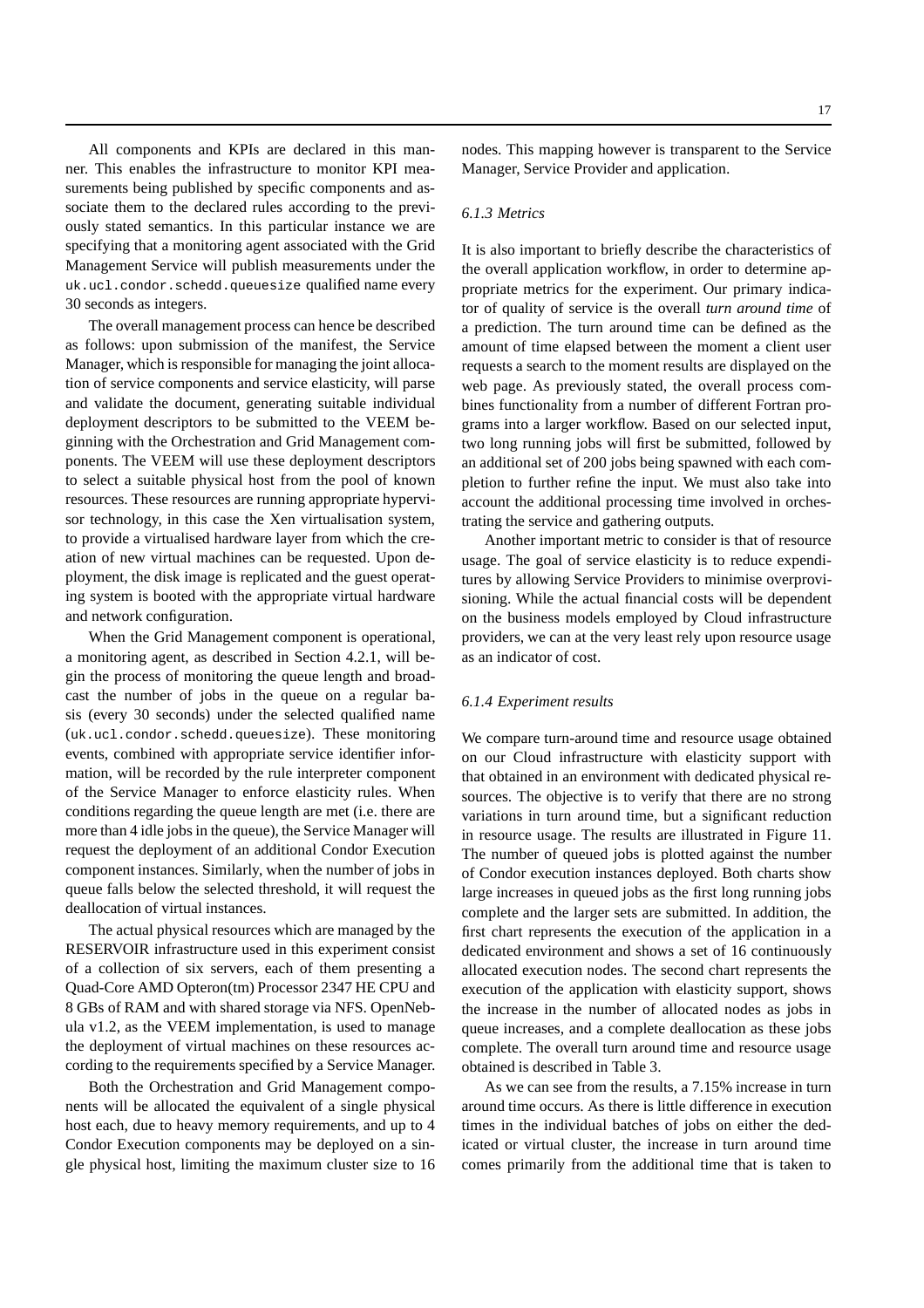

Fig. 11 Job Submission and Resource Availability

|                             | Dedicated   | Cloud          |
|-----------------------------|-------------|----------------|
|                             | Environment | Infrastructure |
| Search turn around time (s) | 8605        | 9220           |
| Complete shutdown time (s)  | N/A         | 9574           |
| Average execution nodes     |             |                |
| for run                     | 16          | 10.49          |
| until shutdown              | N/A         | 10.42          |
| Percentage differences      |             |                |
| Resource usage saving       |             | 34.46%         |
| Extra run time (jobs)       |             | 7.15%          |

**Table 3** Experiment Results

create and deploy new instances of the Condor execution service as jobs are added in the queue. This can be verified in Figure 11, where a small delay can be observed between increases in the number of jobs in queue, and the increase in Condor execution services. The overhead incurred is due to the deployment process, which will involve duplicating the disk image of the service, deploying it on a local hypervisor, and booting the virtual machine, and the registration process, which is the additional time required for the service to become fully operational as the running daemons register themselves with the grid management service. There exists ways of reducing this overhead independently of the Cloud computing infrastructure, at the expense of resource usage, such as relying on pre-existing images to avoid replication.

A 10 minute increase of time in can however be constituted as reasonable considering the overall time frame of a search, which is well over 2 hours. This is particularly true as we consider the overall resource usage savings. Indeed as can be seen in the table, with respect to execution nodes, the overall resource usage decreases by 34.46% by relying on service elasticity. This is because the totality of the execution nodes are not required for the initial bulk of the run, where only 2 jobs are to be run. It is only in the second stage that more nodes are required to handle the additional jobs.

Of course the savings here are only considered in the context of the run itself. If we consider the overall use of the application over the course of a randomly selected week on a fully dedicated environment where resources are continuously available, even more significant cost savings will exist. Examining logs of searches conducted during this period, and based on cost savings obtained here, we have estimated that overall resource consumption would drop by 69.18%, due to the fact that searches are not run continuously; no searches were run on two days of the week, and searches, though of varying size, were run only over a portion of the day, leaving resources unused for considerable amounts of time.

# **7 Related Work**

Much of this work builds on the foundation previously established with SLAs, where we used a model denotational approach to specify service level agreements for web-based application services [29]. In this paper, we have aimed to broaden the approach to encapsulate Cloud computing primitives and environment, providing a specification for a manifest language describing software architecture, physical requirements, constraints and elasticity rules.

In addition, it is worth examining research developments related to service virtualisation, grid computing and component based software architecture description languages. With respect to virtual environment deployment descriptions, the manifest language proposed here builds upon the Open Virtualisation Format (OVF) [10], whose limitations have already been discussed.

There exists a number of software architecture description languages which serve as the run-time configuration and deployment of component based software systems. The CDDLM Component Model [32], for example, outlines the requirements for creating a deployment object responsible for the lifecycle of a deployed resource with focus on grid services. Each deployment object is defined using the CDL language. The model also defines the rules for managing the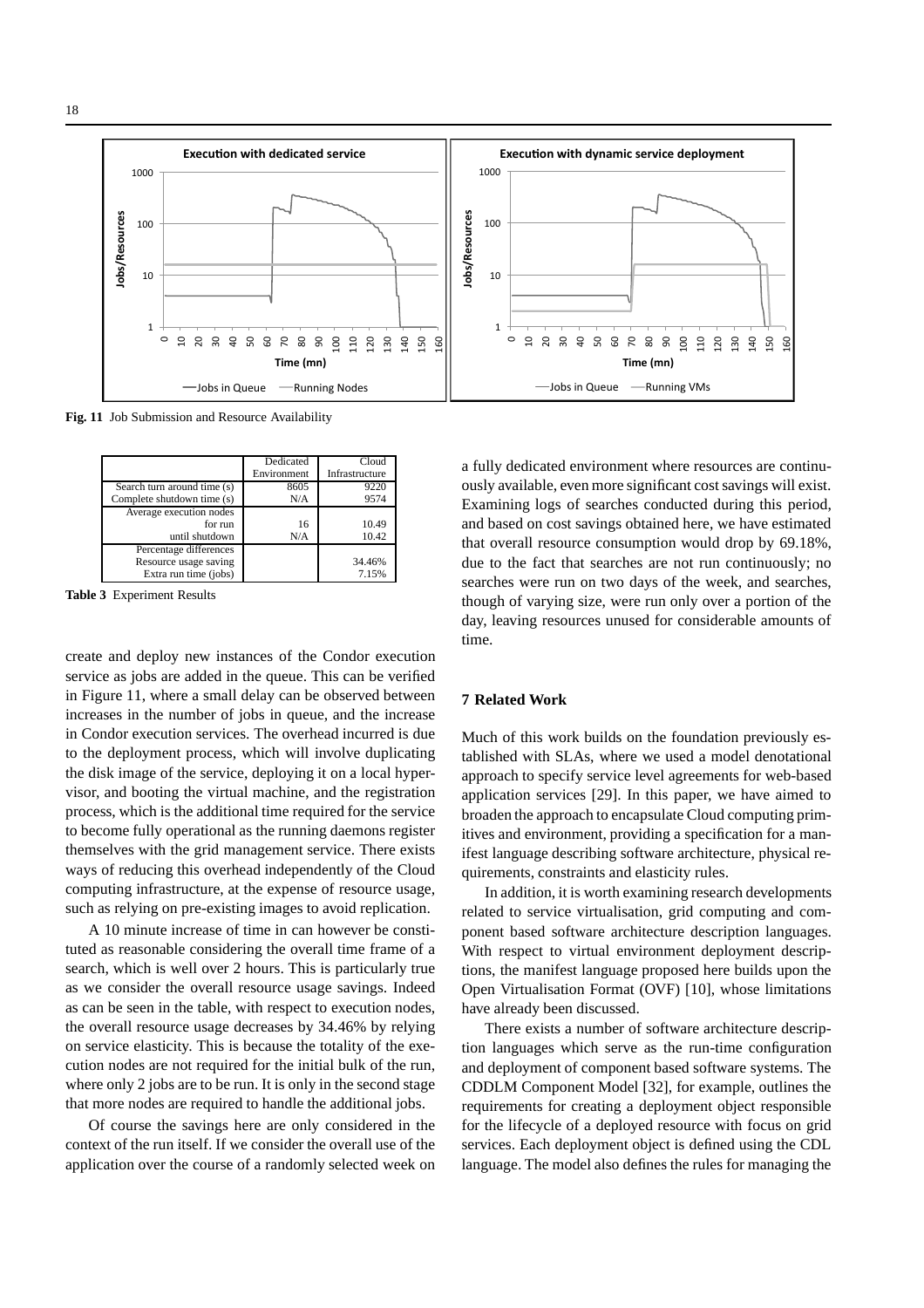interaction of objects with the CDDML deployment API. Though the type of deployment object is not suited to virtual machine management, the relationship between objects and the deployment API can be compared to our approach we have undertaken here, providing a semantic definition for the CDL language. However in our case the relationship between domain and syntactic models is performed at a higher level of abstraction, relying on OCL to provide behavioural constraints. Our specification is hence free of implementation specific concerns.

The general approach to dynamic and automated provisioning may also be compared to the self-managing computing systems associated with autonomic computing research [14]. While our approach to elasticity is *explicit*, in that providers define appropriate scaling rules based on an event condition action model, we have laid a foundation for further methods to be developed relying on predictive and autonomic mechanisms to anticipate future allocation changes and further minimise over-provisioning, providing monitoring channels and a rule based framework for the dynamic management of services.

Finally it is important to examine current developments in production level Cloud environments, such as Amazon's EC2 offering [1]. In particular, auto-scaling has been introduced by Amazon to allow allocated capacity to be automatically scaled according to conditions defined by a service provider. These conditions are defined based on observed resource utilisation, such as CPU utilisation, network activity or disk utilisation. Whilst the approach laid out in this paper can be used to define elasticity rules based on such metrics, this can prove limiting. With respect to the evaluation, the need to increase the cluster size cannot be identified through these metrics as we require an understanding of the scheduling process. The ability to describe and monitor application state is crucial if we wish to correctly anticipate demand.

In addition, the focus of our paper has primarily been on Infrastructure-as-a-Service Clouds. Nevertheless it is still important to briefly discuss the relevance of this work with respect to Platform-as-a-Service (PaaS) Clouds such as Windows Azure [18]. PaaS Clouds provide an additional level of abstraction over IaaS Clouds, providing a runtime environment for the execution of application code and a set of additional software services, such as communication protocols, access control, persistence, etc. Windows Azure allows services to be described as distributed entities: clients can specify the interfaces exposed by services, communication end points, channels and roles (web or worker) and different hardware requirements may be allocated. However a need to control the management, distribution and lifecycle of multicomponent systems still exists, though with the added benefit of application specific operations being more readily exposed to the infrastructure. How this is implemented will be tied to the specifics of the platform itself but we do believe

there is potential to adapt many aspects of our approach to the platform specific interfaces and tools.

## **8 Conclusion and Future Work**

In this paper, we have proposed an abstract syntax and semantic definition for a service manifest language which builds on the OVF standard and enables service requirements, deployment constraints (placement, co-location and startup/stopping order) and elasticity rules to be expressed. We believe that clear behavioural semantics are of paramount importance to meet quality goals of both the Service and Infrastructure provider. Our model-driven approach aims to strengthen the design of the RESERVOIR stack, identifying functional capabilities that should be present and constraints the system should observe. We also explored the relationship between a novel RESERVOIR monitoring infrastructure and service manifest, focusing particularly on notions such as data dictionary and the KPIs defined at the abstract layer. Such relationship has served to drive the implementation of the monitoring infrastructure.

We have shown experimentally that the implementation of these concepts is feasible and that a complete architecture definition that uses our manifest syntax can enable Cloud computing infrastructure to realise significant savings in resource usage, with little impact on overall quality of service. Given that a Cloud can deliver a near similar quality of service as a dedicated computing resource, Clouds then have a substantial number of advantages. Firstly application providers do not need to embark on capital expenditure and instead can lease the infrastructure when they need it. Secondly, because the elasticity rules enable the application provider to flexibly expand and shrink their resource demands so they only pay the resources that they actually need. Finally, the Cloud provider can plan its capacity more accurately because it knows the resource demands of the applications it provides.

While Cloud computing is still a relatively new paradigm, and as such changes in standards, infrastructural capabilities and component APIs are inevitable, defining the software architecture of services hosted on a Cloud with respect to the capabilities of the underlying infrastructure is key to optimizing resource usage. This allows us to bridge the gap between application and infrastructure and provides the means for providers to retain some control over the management process.

Our work paves the way towards quality of service aware service provisioning. In future work, we aim to develop appropriate syntax and semantics for resource provisioning service level agreements. Building upon the approach laid out here, we aim to provide a framework for the automated monitoring and protection of service level obligations based on defined semantic constraints.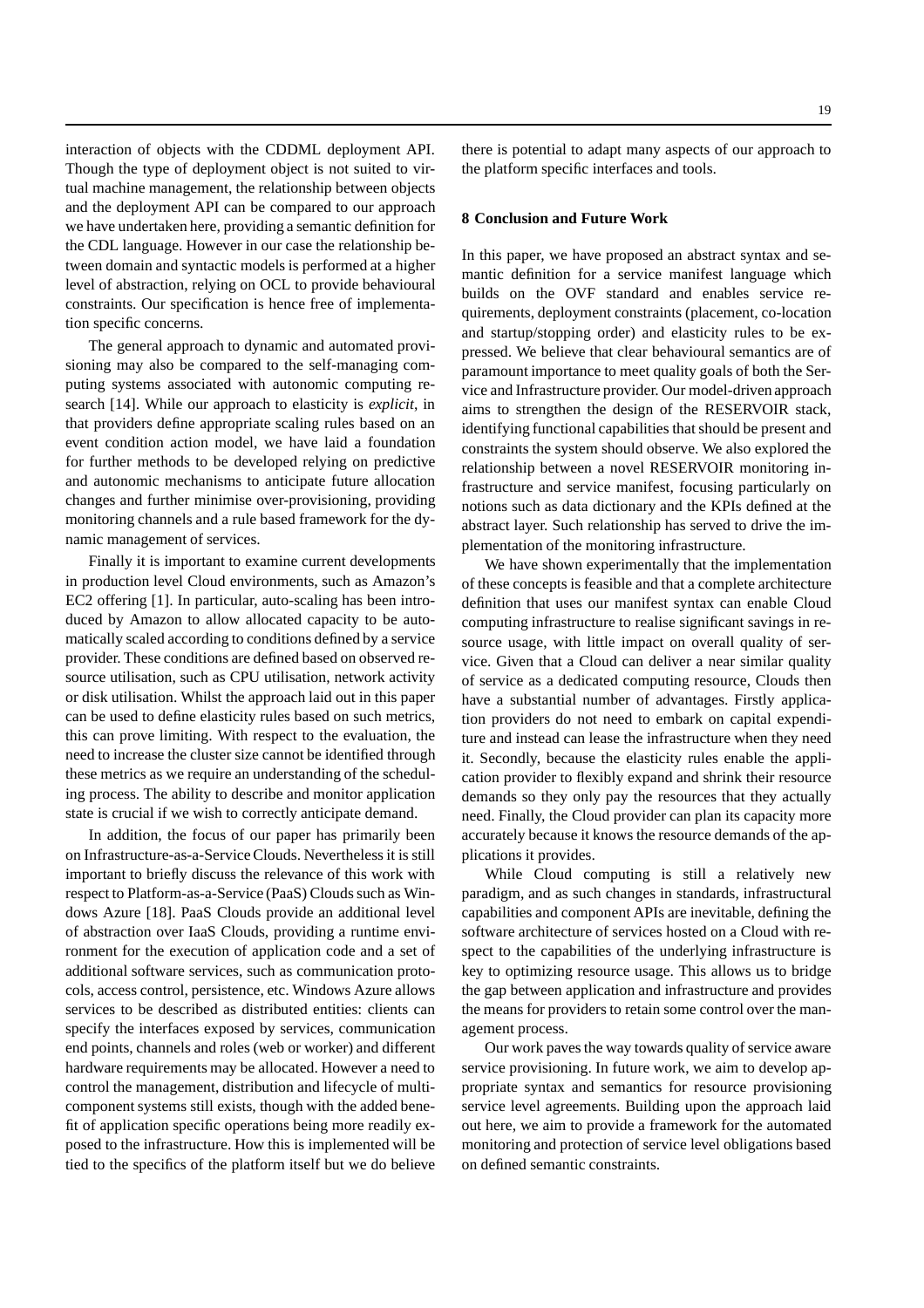## **References**

- 1. Amazon (2006) Amazon Elastic Compute Cloud (Amazon EC2). [Online] http://aws.amazon.com/ec2
- 2. Andreozzi S, De Bortoli N, Fantinel S, Ghiselli A, Rubini GL, Tortone G, Vistoli MC (2005) GridICE: A monitoring service for grid systems. Future Gener Comput Syst 21(4):559–571, DOI http://dx.doi.org/10.1016/j.future.2004.10.005
- 3. Armbrust M, Fox A, Griffith R, Joseph AD, Katz RH, Konwinski A, Lee G, Patterson DA, Rabkin A, Stoica I, Zaharia M (2009) Above the clouds: A berkeley view of cloud computing. Tech. Rep. UCB/EECS-2009-28, EECS Department, University of California, Berkeley, URL http://www.eecs.berkeley.edu/Pubs/TechRpts/2009/EECS-2009-28.html
- 4. Barham P, Dragovic B, Fraser K, Hand S, Harris T, Ho A, Neugebauer R, Pratt I, Warfield A (2003) Xen and the art of virtualization. In: SOSP '03: Proceedings of the nineteenth ACM symposium on Operating systems principles, ACM Press, New York, NY, USA, pp 164– 177, DOI http://doi.acm.org/10.1145/945445.945462
- 5. Chapman C, Emmerich W, Márquez FG, Clayman S, Galis A (2010) Software Architecture Definition for On-demand Cloud Provisioning. In: 19th ACM International Symposium on High Performance Distributed Systems, ACM
- 6. Cherkasova L, Gardner R (2005) Measuring CPU overhead for I/O processing in the Xen virtual machine monitor. In: Proceedings of the USENIX annual technical conference, pp 387–390
- 7. Clayman S, Galis A, Chapman C, Toffetti G, Rodero-Merino L, Vaquero L, Nagin K, Rochwerger B (2010) Monitoring service clouds in the future internet. In: Towards the Future Internet - Emerging Trends from European Research, IOS Press
- 8. Clayman S, Galis A, Mamatas L (2010) Monitoring virtual networks with lattice. In: Management of Future Internet - ManFI 2010, URL http://www.manfi.org/2010/
- 9. Cooke A, Gray AJG, Ma L, Nutt W, et al (2003) R-GMA: An information integration system for grid monitoring. In: Proceedings of the 11th International Conference on Cooperative Information Systems, pp 462– 481
- 10. DMTF (2009) Open Virtualization Format. Specification DSP0243 v1.0.0, Distributed Management Task Force
- 11. DROOLS (2010) DROOLS. [Online] http://jboss.org/drools
- 12. Emmerich W, Butchart B, Chen L, Wassermann B, Price SL (2005) Grid Service Orchestration using the Business Process Execution Language (BPEL).

Journal of Grid Computing 3(3-4):283–304, URL http://dx.doi.org/10.1007/s10723-005-9015-3

- 13. Galán F, Sampaio A, Rodero-Merino L, Loy I, Gil V, Vaquero LM, Wusthoff M (2009) Service specification in cloud environments based on extensions to open standards. In: Fourth International Conference on COMmunication System softWAre and middlewaRE (COM-SWARE 2009)
- 14. Ganek A, Corbi T (2003) The dawning of the autonomic computing era. IBM Systems Journal 42(1):5–18
- 15. IBM (2007) IBM blue cloud. [Online] http://www-03.ibm.com/press/us/en/pressrelease/22613.wss
- 16. Mamatas L, Clayman S, Charalambides M, Galis A, Pavlou G (2010) Towards an information management overlay for the future internet. In: IEEE/IFIP NOMS 2010
- 17. Massie ML, Chun BN, Culler DE (2003) The ganglia distributed monitoring system: Design, implementation and experience. Parallel Computing 30:2004
- 18. Microsoft (2008) Windows Azure Platform. [Online] http://www.microsoft.com/windowsazure/
- 19. Nagios (1999) Nagios. [Online] http://www.nagios.org/
- 20. Newman H, Legrand I, Galvez P, Voicu R, Cirstoiu C (2003) MonALISA : A distributed monitoring service architecture. In: Proceedings of CHEP03, La Jolla, California
- 21. OASIS (2007) Web Service Business Process Execution Language Version 2.0 Specification. OASIS standard
- 22. Object Management Group (2006) Meta Object Facility Core Specification 2.0, OMG Document, formal/2006- 01-01
- 23. Object Management Group (2006) Object Constraint Language (OCL) 2.0, OMG Document, formal/2006- 05-01
- 24. OpenNebula (2010) OpenNebula: The Open Source Toolkit for Cloud Computing. [Online] http://www.opennebula.org
- 25. Rochwerger B, Breitgand D, Levy E, Galis A, Nagin K, Llorente L, Montero R, Wolfsthal Y, Elmroth E, Cáceres J, Ben-Yehuda M, Emmerich W, Gálan F (2009) The RESERVOIR Model and Architecture for Open Federated Cloud Computing. IBM Systems Journal Special Edition on Internet Scale Data Centers 53(4)
- 26. Rochwerger B, Galis A, Levy E, Cáceres J, Breitgand D, Wolfsthal Y, Llorente I, Wusthoff M, Montero R, Elmroth E (2009) RESERVOIR: Management Technologies and Requirements for Next Generation Service Oriented Infrastructures. In: The 11th IFIP/IEEE International Symposium on Integrated Management,(New York, USA), pp  $1-5$
- 27. SAP (2003) SAP Enterprise Resource Planning. [Online] http://www.sap.com/solutions/businesssuite/erp/index.epx